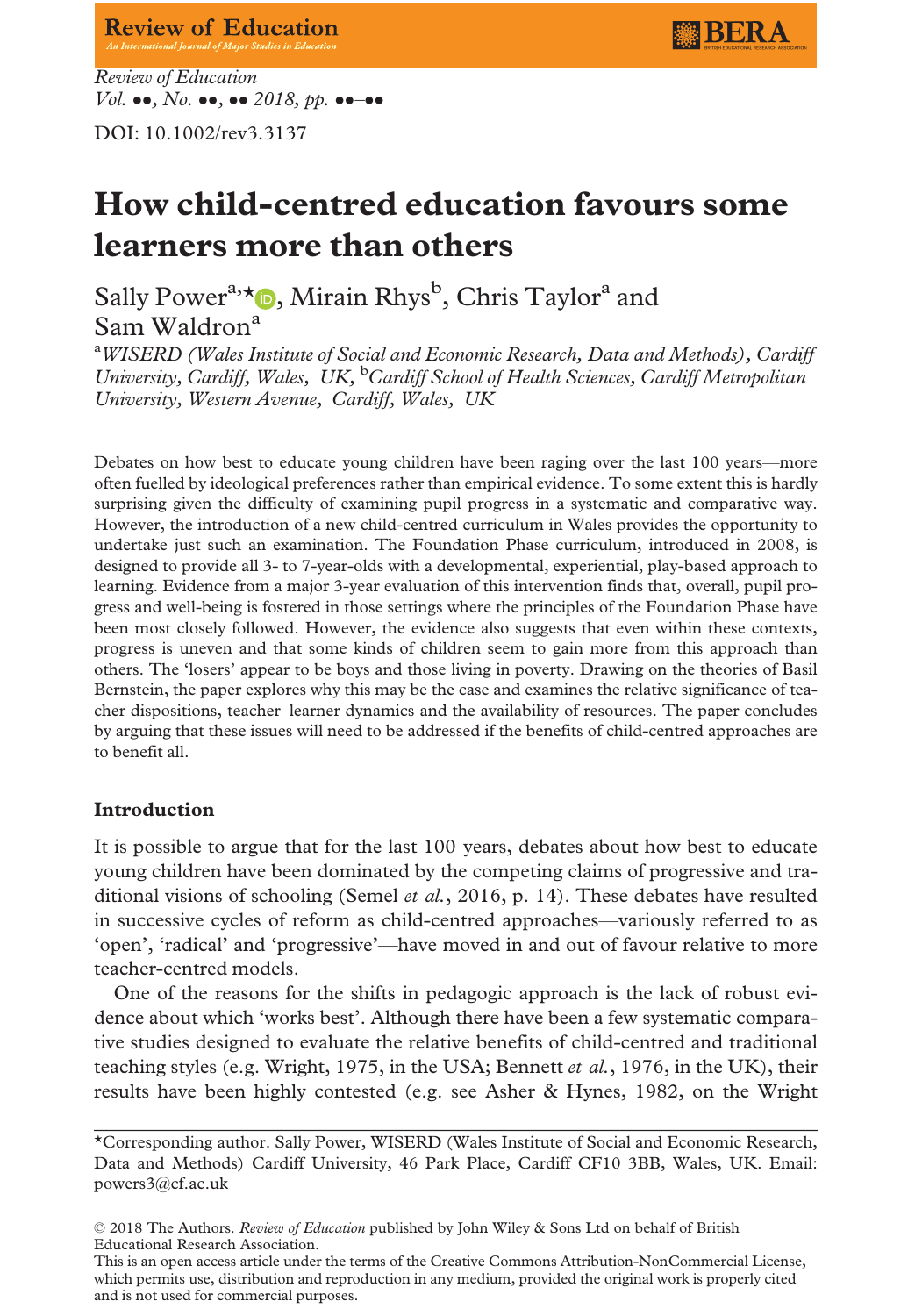study; Wragg, 1976, on the UK study) and they are also now very dated. In addition, the important research questions are not only about which approach 'works best', but also 'for whom?'

Advocates of progressive education argue that traditional didactic teaching methods and assessment regimes do not address the needs of children living in poverty or from different cultures. Children then become disengaged from their learning—leading to a blighted and short educational career. If the child is allowed the freedom to pursue their own interests, they argue, children will enjoy their learning—leading to a productive and long educational career (e.g. Spangler et al., 2016). However, advocates of traditional approaches claim that child-centred education may further disadvantage the already disadvantaged. For example, Michael Gove, the former Conservative Secretary of State for Education in England, argued for the return of rote learning, spelling, grammar and punctuation to redress what he saw as the 'The Progressive Betrayal' of children that had been sponsored by 'a set of politically motivated individuals who have been actively trying to prevent millions of our poorest children getting the education they need.' (Gove, 2013). These concerns do not only come from the political right. For example, Lisa Delpit (1995) recounts how her own experience as an African-American teacher led her to realise that progressive approaches did little to support the learning of minority ethnic and low-income children. Similar claims and counter-claims have been made in relation to the widening attainment gap between boys and girls in both the USA and the UK. The 'underachievement' of boys relative to their female classmates has been attributed to a 'feminisation' of schooling. This is allegedly related not only to the higher proportion of women teachers in primary schools, but also to the less hierarchical and collaborative forms of classroom practice associated with child-centred education that allegedly reflect female attributes. For boys to succeed, it is argued, there needs to be a 'remasculinisation' of primary schooling, which involves a return to more teacher-directed, content-driven and hierarchically organised classrooms (Skelton, 2002).

Disillusionment with progressive education has seen the emergence of schools in the both the USA and England that celebrate traditional approaches. In America, Knowledge is Power Program (KIPP) Schools have been established within the charter school movement and use highly traditional teaching methods to raise the attainment of disadvantaged students, and African-American and Hispanic students in particular, as well as boys. In England, the 'Free School' reform has seen similar types of schools develop. For example, the Michaela (Knowledge is Power) School in North London is explicitly 'traditional and academically rigorous', with conventional subjects and weekly assessments ([www.mcsbrent.co.uk\)](http://www.mcsbrent.co.uk).

This paper seeks to contribute to the debate on the relative strengths and weaknesses of progressive education through the use of robust system-wide evidence derived from a 3-year investigation into the impact of the Foundation Phase policy a child-centred curriculum that has been introduced throughout Wales. The paper begins by outlining some of the challenges of researching child-centred approaches in general, before describing how these are addressed in this investigation in particular. The paper then goes on to identify the overall impact of the Foundation Phase before exploring how it appears to differentially privilege particular classrooms and groups of pupils. Various explanations that may account for this unevenness are examined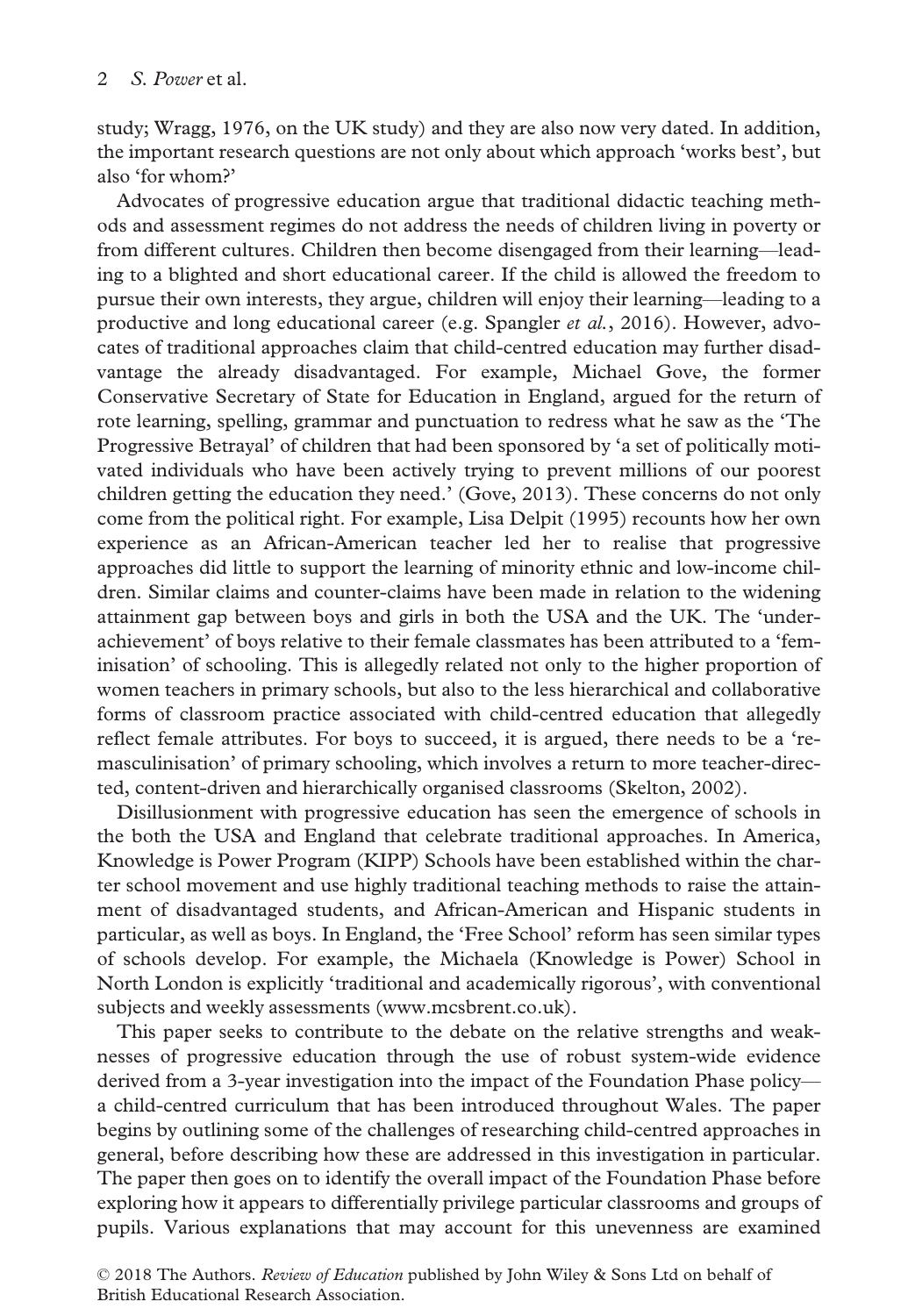before the paper concludes by discussing whether it is possible for the benefits of these non-traditional approaches to be more universally experienced.

#### The challenges of researching child-centred education

One of the reasons for the lack of progress in the debates about the relative merits of child-centred education is that it presents the researcher with a number of significant theoretical and empirical challenges. The challenges arise partly as a result of the strength of the convictions of many its advocates, who tend to discount any negative evidence as somehow invalid, but they also stem from a related lack of theoretical understanding of the social conditions into which children-centred education is implemented. Finally, there are issues of attribution. The uneven implementation of any pedagogic reform makes it very difficult to gauge whether outcomes can be attributed to the implementation of child-centred education or to the relative lack of implementation. The following sections consider each of these three challenges.

### Conviction over evidence

Child-centred education is a classic example of what Maton (2013) refers to as a 'constellation concept'. Educational research, Maton argues, tends to be clustered around either 'teaching' or 'learning' and an associated range of stances, leading to a 'teacher-centred' constellation and a 'learner-centred' constellation. These become constructed as binaries around which allegiances are fostered. In the case of learner-centred approaches, these allegiances are especially strong—based on conviction as much as evidence. Indeed, Maton argues that the benefits of learnercentred approaches are rarely defined in ways that enable claims to be empirically explored—positive evaluations are often small scale and based on teacher perceptions of the benefits rather than learner outcomes, and counter-evidence tends to be dismissed on the grounds that the pedagogy or practice under examination was not truly learner-centred. Advocates of this approach, he argues, 'are insulated from the paucity of evidence for and considerable evidence against claims made for the approach. Among advocates, student-centred learning (SCL) is akin to a faithbased religion: belief is everything, including belief there must be evidence supporting the belief' (Maton, 2013, p. 161). It is perhaps instructive that John Dewey, widely acknowledged as the 'founding father' of progressive education, entitled his famous declaration about how education should be undertaken as My Pedagogic Creed (Dewey, 1897). The declaration contains over 50 assertions that each begins with the affirmation 'I believe ...'.

## Lack of sociological theorisation

It is not the case that child-centred approaches lack any kind of theorisation. They are usually underpinned by a range of theories drawn largely from developmental psychology. Bernstein (1977) identifies a 'bricolage' of diverse theories, including those of Piaget and Chomsky. These theories have a number of shared characteristics. They are all what he refers to as 'stage theories' in that learning is sequential and can only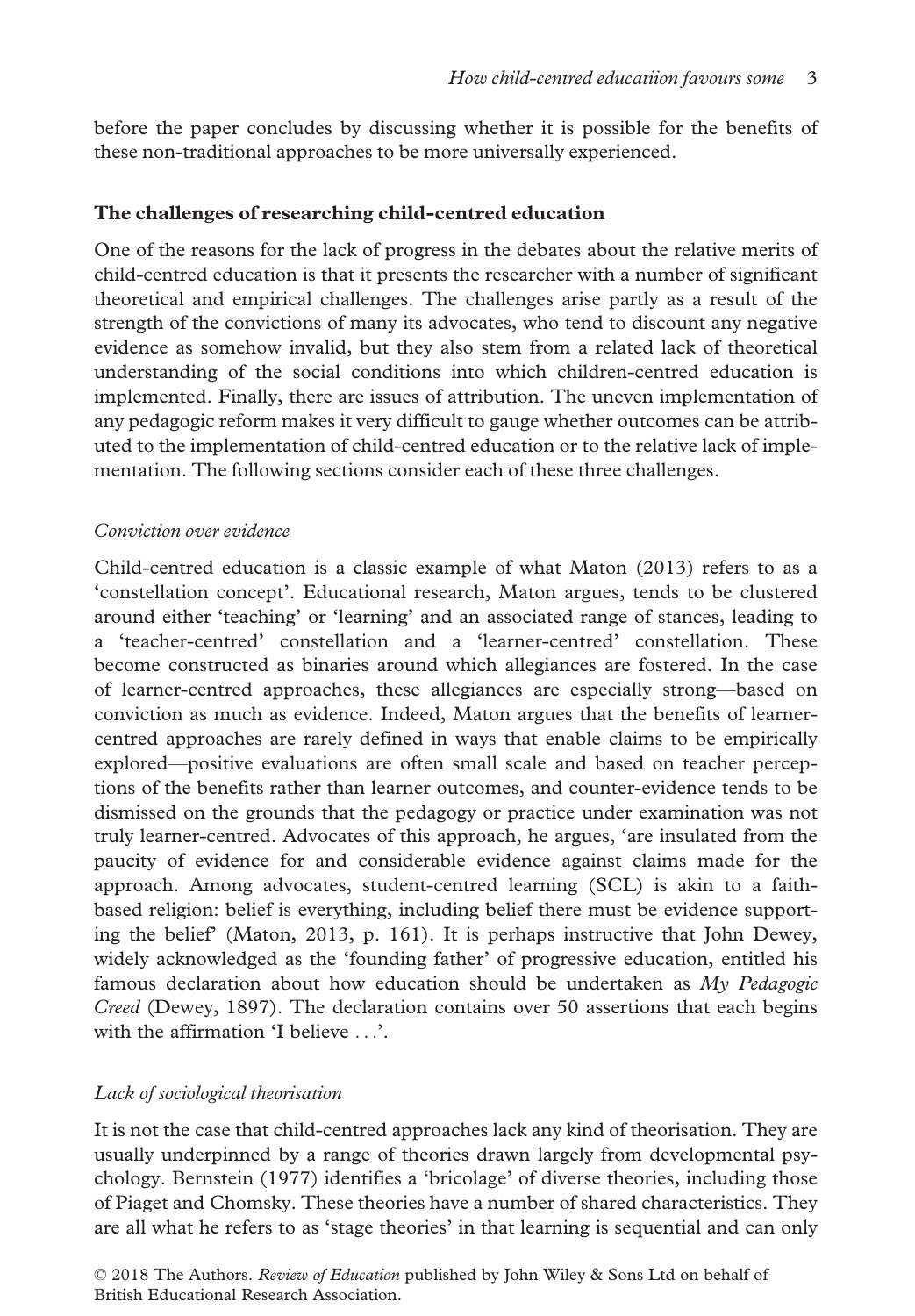#### 4 S. Power et al.

be developed when the child has reached the right 'stage'. In all these theories, the child is the active instigator of their own learning, and in all of them, the processes of learning are internal and amenable to external scrutiny. These theories also, Bernstein points out, exclude the child's cultural and institutional biography. So, while they may provide idealised models of how children learn, they do not encompass either the diverse social circumstances in which children are socialised or the characteristics of the institutions in which they are educated.

## Issues of attribution

Another reason for the lack of empirical illumination on the relative merits of childcentred and more traditional approaches is the difficulty of researching the implementation of pedagogic reform in a systematic and comparative way. As already noted, Maton (2013) argues that advocates of child-centred education tend to reject unfavourable evidence on the grounds that the practice/classrooms being researched were not truly child-centred and, to some extent, they are right in drawing attention to this. The elusiveness of 'truly' child-centred education is something that was encountered by Berlak and Berlak (1981) in their now classic account of their visit to the UK in the 1970s. The two American researchers came over to observe the 'radical' educational approaches that were allegedly being practised throughout England and about which they had heard so much in the States. When the Berlaks arrived and actually started observing primary school classrooms they were surprised to find that what was going on was often fairly traditional modes of teaching and learning. Their analysis pointed to the marked difference between the 'curriculum as conceptualised' and the 'curriculum as practised'. As others (e.g. Mascolo, 2009) have subsequently argued, the distinction between child-centred and teacher-centred approaches is not best described in terms of a binary opposition, but as a continuum. This makes a straightforward comparison between the effects of child-centred and teacher-centred approaches even more problematic—but not, as we shall see, impossible.

## The analytical framework

If we are able to move the debate about child-centred versus teacher-centred pedagogy forward, it is important to locate our analysis in a theoretical framework that encompasses both the pedagogical underpinnings of the various approaches and the social context in which these approaches emerge and are implemented. A necessary starting point is Basil Bernstein's theories of curriculum and pedagogy. Bernstein (1977) saw the emergence of child-centred education in the 1960s as a significant sociological event in the history of education and in successive writings sought to illuminate its underlying principles and social significance. Although many of his analyses are now over 40 years old, we believe they remain as valid today as they were then.

In 1971, Bernstein famously argued that 'how a society selects, classifies, distributes, transmits and evaluates the educational knowledge it considers to be public, reflects both the distribution of power and the principles of social control' (1971a, p. 47). While many contemporary critiques of the curriculum focused on the content of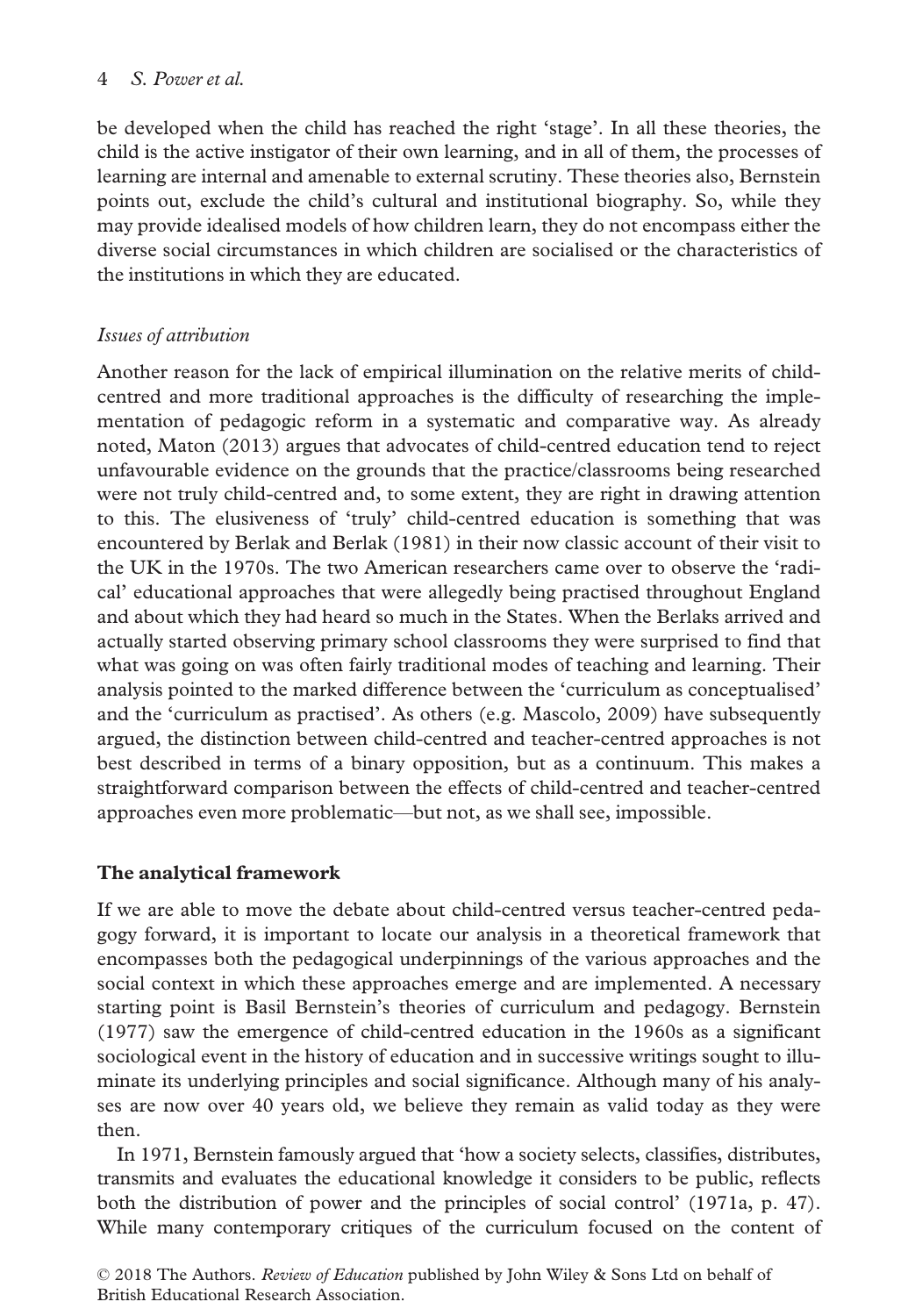school knowledge, Bernstein argued that it was the underlying organisational structure that mattered. In order to compare and contrast principles of organisation, he developed the concepts of 'classification' and 'frame', whereby classification refers to the strength of boundaries between different knowledge categories and framing refers to the degree of control over the transmission of knowledge. Where a curriculum has strong classification and framing, there will be a clear division between different subject contents and strong teacher control over learning. By contrast, where a curriculum has weak classification and framing, there will be a blurring of subject boundaries and the learner will appear to have greater control over their learning. Bernstein characterised the strongly classified and framed curriculum—the traditional teachercentred approach—as having a 'visible pedagogy'. Where the classification and framing are considerably weakened—as in progressive child-centred approaches—we have an 'invisible pedagogy'.

A crude comparison of the main differences is outlined in Table 1. Bernstein shows how these two types of pedagogy bring about different relationships between teachers, learners and knowledge. It is important to note that the difference between 'visible' and 'invisible' pedagogies is not in the absence or presence of teacher control, but in the visibility of that control. All pedagogies are based on an asymmetry of power and control—the difference between visible and invisible pedagogies is that in the former, the unequal relations are very explicit. The teacher instructs, the pupil listens. In invisible pedagogies, it may appear as if the teacher has ceded control, but this is not the case—or not entirely. The child may appear to be directing their own learning, but they are actually doing so in a context that has been carefully arranged by the teacher.

Similarly, all pedagogies are based on the principle of sequence, i.e. that learning is progressive. In visible pedagogies, the nature and pace of that progress is clearly specified. Children are expected to have learnt particular things at particular ages and this is made clear. Invisible pedagogies, however, are based on theories of child development that emphasise the unique nature of each child. While there may be concepts such as 'readiness', there is no standard age at which children will be 'ready'. Progress is to be related to the child's individual learning journey rather than to any standard.

Of course, all pedagogies require a means of evaluating whether progress has been made. In visible pedagogies, the criteria are explicit and are known by both the child (and their parents) and the teacher. The child knows when it has got something

| Visible pedagogies             | Invisible pedagogies                    |  |  |
|--------------------------------|-----------------------------------------|--|--|
| Teacher control over the child | Indirect teacher control over the child |  |  |
| Age-related outcome criteria   | Stage-related outcome criteria          |  |  |
| Learning as work               | Learning as play                        |  |  |
| Subject classifications clear  | Subject classifications blurred         |  |  |
| Teacher controls content       | Teacher controls context                |  |  |
| Child receives instruction     | Child directs activity                  |  |  |
| Assessment criteria explicit   | Assessment criteria implicit            |  |  |

Table 1. Key characteristics of visible and invisible pedagogies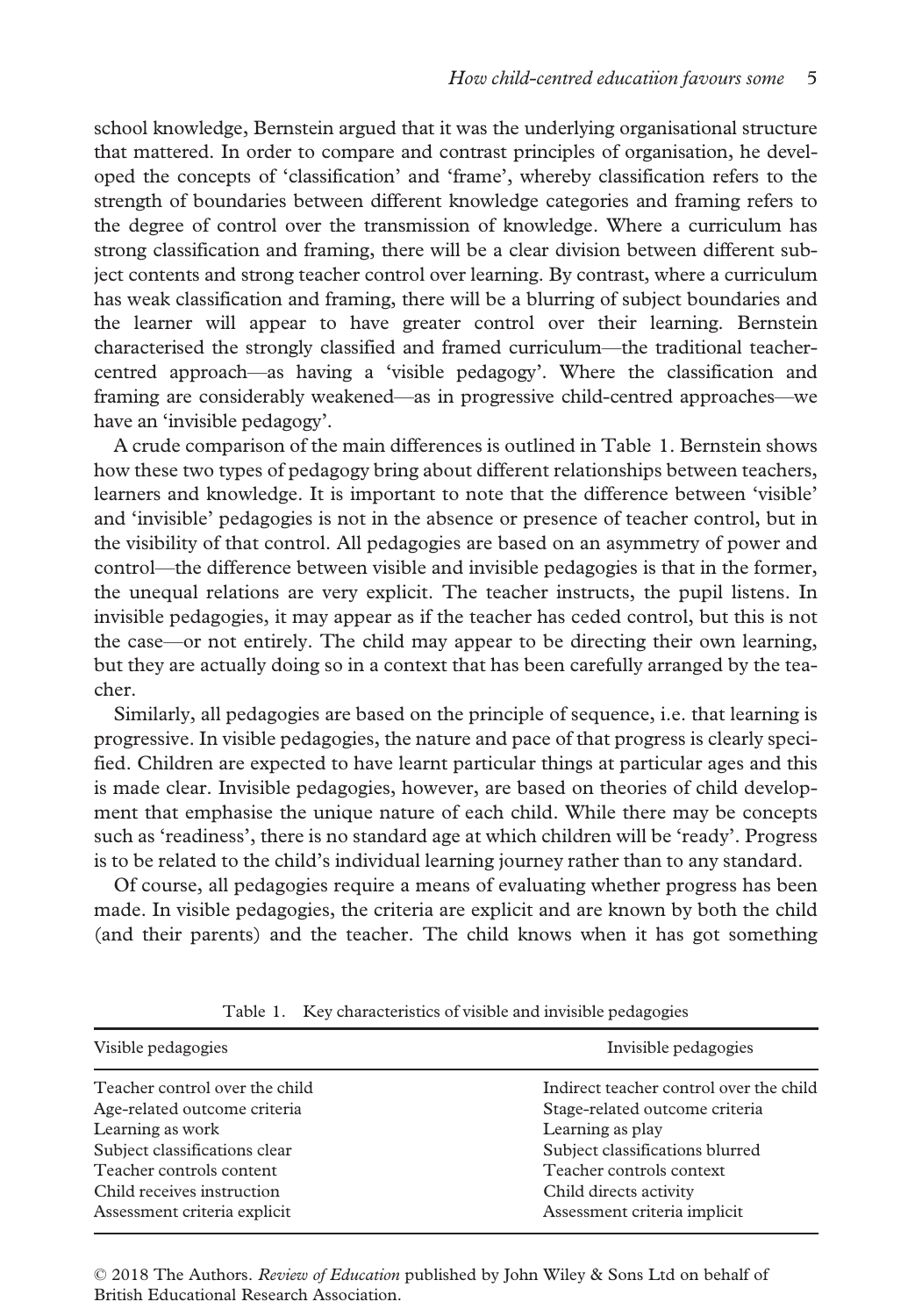wrong or right. In invisible pedagogies, though, the criteria of success are implicit. The teacher observes the child's performance and then uses some kind of internal checklist that is known only to the teacher (and other education professionals) to judge whether progress has been made.

Bernstein's dissection of the differences in pedagogies is important because it enables us to move beyond debates that simply assert one approach over the other. His understanding of the social dynamics behind pedagogies enables us to see different approaches to learning and teaching not as being better or worse, but as privileging different kinds of interactions and cultural repertoires. Different teaching styles embody different assumptions—assumptions that have particular social origins and social consequences. For example, Bernstein argues that invisible pedagogies presuppose a 'long educational life'. In addition, for a child to thrive, he claims that they will need a second site of learning. The child's home becomes another educational arena in which the child is constantly encouraged to learn. Invisible pedagogies are also based on what Bernstein refers to as an 'elaborated' code of communication—a form of communication that is more prevalent in some homes than others—namely middle class homes with high levels of cultural capital. He also argues that invisible pedagogies are expensive—and require plenty of space and a high teacher–pupil ratio.

Bernstein was particularly interested in the relationship between different factions of the middle class, but he also draws out the way in which the gendered and social class assumptions of pedagogies might differentially privilege boys and girls—and disadvantage working class children. He argues that the homes of working class children are unlikely to have the kind and level of cultural and material resources to provide the requisite second site of learning. Moreover, working class parents are less likely to be able to penetrate the discourse of child-centred education and provide the 'right' kind of support at home. As Bernstein comments, 'If the mother wishes to understand the theory of the invisible pedagogy, then she may well find herself at the mercy of complex theories of child development' (1977, p. 128). Just as with Bernstein's work on language codes, critics have argued that this kind of explanation is based on deficit theories of working class parenting practices (e.g. Boocock, 1980; see Danzig, 1995). Bernstein himself argued strongly against this accusation—as have many others (e.g. Nash, 2006; Davies, 2011). As Moore (2004) has pointed out, it is the different historically situated relations between different classes and different class factions and the school that create the conditions that facilitate or impede 'successful' learning. Put simply, it is not that middle class children are cognitively superior, but that there is more affinity between middle class socialisation practices and the culture of the school.

Working class children are not only disadvantaged through not having the 'right' kind of home learning environment, schools serving poorer communities may also have fewer resources to implement the invisible pedagogy properly—in terms of outside space, suitably qualified teachers and the levels of teacher–pupil ratios. If this is the case, poorer children may be doubly disadvantaged through a lack of the available resources in the home and in the classroom. While this will also be the case for schools using more traditional pedagogies, as we have seen, the resource demands for childcentred education to be properly implemented are much higher. This may have implications for the kind of pedagogy that these children experience.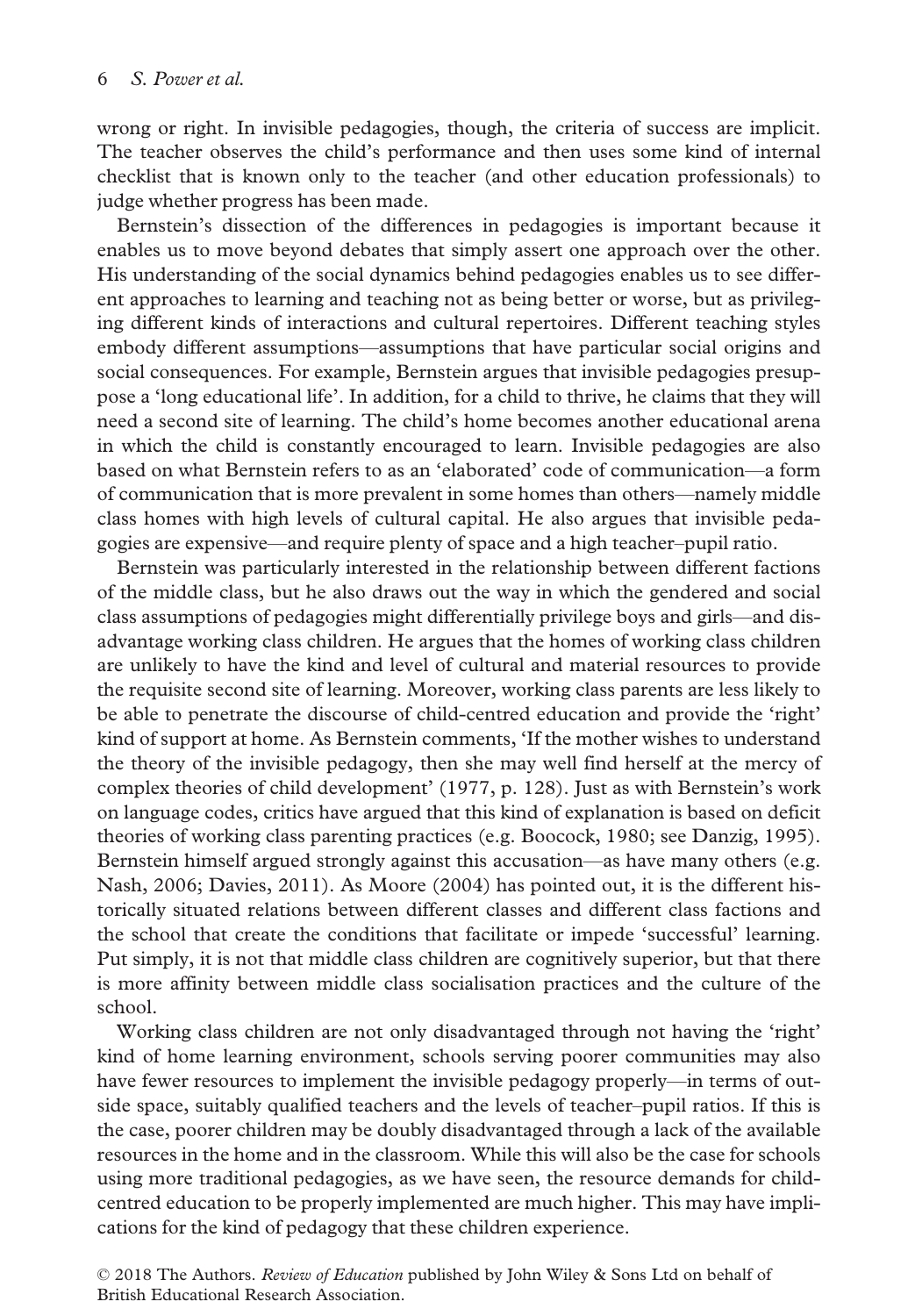Bernstein's theories of the gender biases of different pedagogies are more complex and speculative. Early socio-linguistic research (Adlam  $et al., 1977$ ) found that working class girls were more able than working class boys to produce well-received 'spontaneous' narratives. As Arnot (2002) outlines, Bernstein 'intriguingly suggested' that 'susceptibility to individuation is linked to mother–daughter relations' (Bernstein, 1971b, p. 29). In later writings, Bernstein argued that the reduction of visible hierarchies between teachers and learners—and the removal of age and status classifications—would be more beneficial for girls than boys, who he suggested may do better in classrooms where there was more open competition and impetus to display achievement:

From a cognitive and from a social point of view girls are less likely to be negatively constrained by invisible pedagogies than visible pedagogies. Conversely, for boys, under an invisible pedagogy practice, girls become successful competitors and a threat. (Bernstein, 1990, p. 82)

There have been a number of empirical studies that have applied Bernstein's theories to examine the implications of visible and invisible pedagogies for students' progress. The results of these have been, to some extent, inconclusive. For example, Rose (2004) has analysed teachers' interactions with young Indigenous learners in Australia to examine the extent to which invisible pedagogies support literacy. Lubienski (2004) examines the social class dimensions of invisible pedagogy for mathematics instruction in one middle school in the USA. Both studies find that the lack of explication in the teaching of skills disadvantages minority and low-income students. The most extensive research on the implications of invisible pedagogies has been undertaken in Portugal by Morais and Neves (e.g. 2001). Their very detailed investigations indicate that while invisible pedagogies can penalise disadvantaged students, they can also support learning when the evaluation criteria are made explicit. There are also case studies of urban schools serving disadvantaged intakes where there are positive learning outcomes (see, for instance, Raywid, 1999; Semel & Sadovnik, 2008)

While these studies point to the complexity of unravelling the relationship between pedagogy and differential learner outcomes, they are unable to provide system-wide evidence. The studies tend to be micro-level, focusing on one-to-one interactions and in only very few classrooms. In the following section, we attempt to use Bernstein's framework to interrogate the implications of introducing child-centred pedagogy on a national scale.

#### The Foundation Phase in Wales: An opportunity to revisit the debate

#### The policy

The Foundation Phase was introduced by the Welsh Government in 2008 and constitutes the statutory curriculum for all 3- to 7-year-olds in Wales (WAG, 2008). The Foundation Phase marked a radical departure from the more formal, competency-based approach associated with the previous curriculum. Influenced by the apparent success of early years' programmes in Scandinavia, Reggio Emilia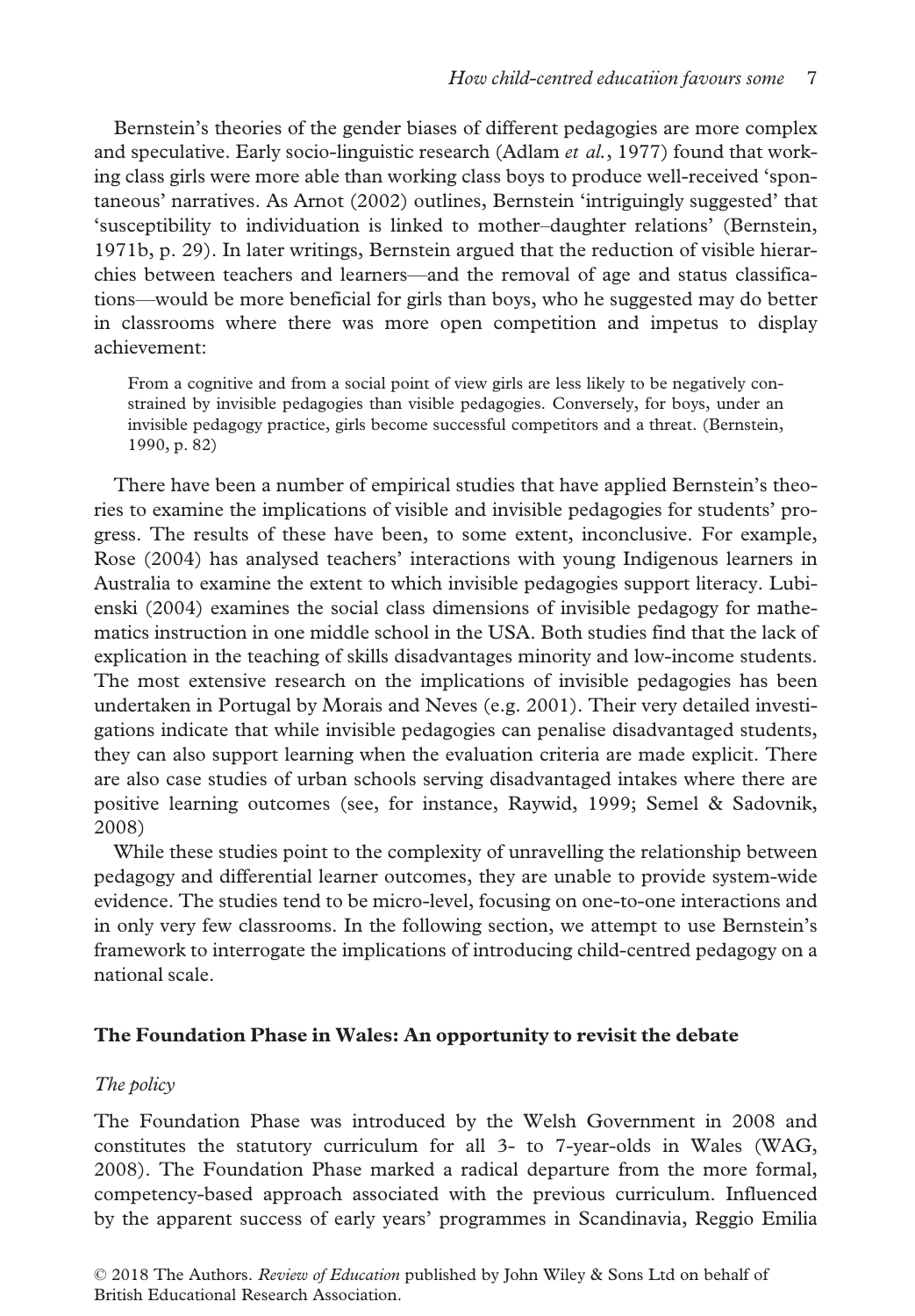and New Zealand (The Whariki), the Foundation Phase has been designed to provide a developmental, experiential, play-based approach to teaching and learning (for a detailed dissection of the principles of the Foundation Phase, see Maynard et al. (2013)).

The child-centredness of the Foundation Phase is clearly apparent within the policy document, which begins with the assertion that 'Educational provision for young children should be holistic with the child at the heart of any planned curriculum' (WAG, 2008, p. 6). Indeed, the verb 'to teach' is almost entirely absent from the guidance. It is the child who sets the agenda—and play is privileged over 'work':

Children learn through first-hand experiential activities with the serious business of 'play' providing the vehicle. Through their play, children practise and consolidate their learning, play with ideas, experiment, take risks, solve problems, and make decisions individually, in small and in large groups. (WAG, 2008, p. 4)

Like all visible pedagogies, the Foundation Phase is based on theories of child development that emphasise a child's individuality and 'readiness': 'Children acquire and develop skills at different rates and must be allowed to develop at their own unique, individual pace' (WAG, 2008, p. 5). This means that teachers should concentrate on individual learning trajectories rather than age-related attainment outcomes. Because the child is an active learner, traditional subject boundaries have been abandoned. Instead there are seven broad 'Areas of Learning' (AoLs) within the Foundation Phase curriculum: personal and social development, well-being and cultural diversity; language, literacy and communication skills; mathematical development; Welsh language development (in English medium schools and settings); knowledge and understanding of the world; physical development; and creative development.

## The data

The data presented in this paper derive from a 3-year evaluation of the Foundation Phase policy. The evaluation used mixed methods and collected a wide range of quantitative and qualitative data—interviews with policy-makers, teachers, surveys with principals, teachers, parents, children, systematic observations and existing administrative data (for a full report of the evaluation please, see Taylor  $et$  al. (2015)). Here, we are particularly focusing on the observational data, and how observable differences between classrooms and children are reflected in different well-being and attainment outcomes.

The observational data come from a series of systematic classroom/setting observations in 51 schools, pre-schools and nursery schools identified through random sampling, stratified to include English, Welsh medium and bilingual schools.<sup>1</sup> These observations were designed to enable us to compare the extent to which different settings were more or less child-centred and the kind of activities that children were engaged in. The overall aim was to observe one Nursery, Reception, Year 1 and Year 2 class in each setting. Observations were usually made for 1 hour in the morning and 1 hour in the afternoon. In small schools, the observations were of mixed-age classes. Within each of these settings, two levels of systematic observation were undertaken: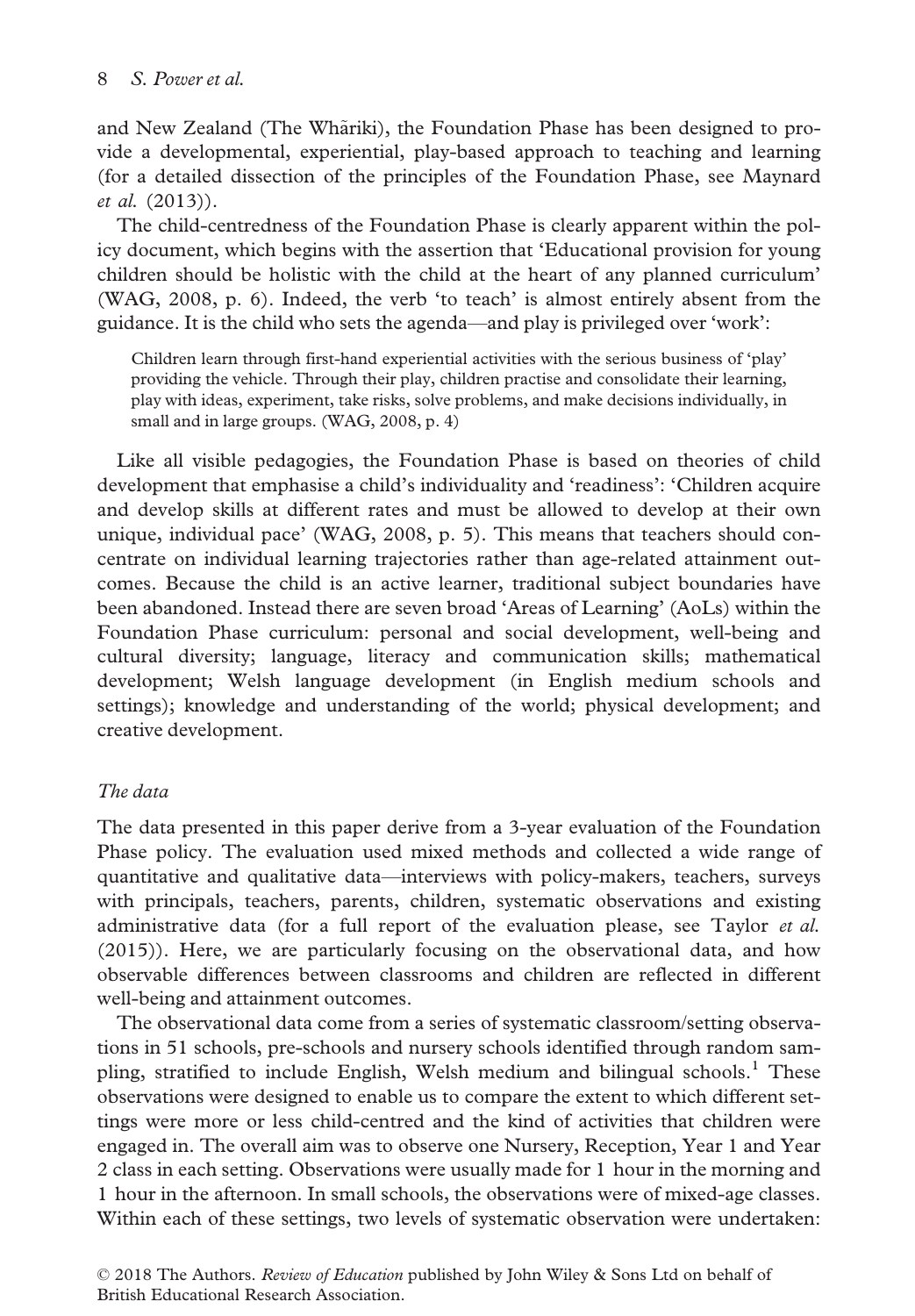one level that focused on classroom pedagogy and one level that focused on the activities of an individual child within the classroom.

Systematic observations of pedagogy: In order to undertake comparisons of the extent of child-centredness that was being enacted in any one setting we identified 12 indicators of child-centredness (Table 2). In order to ensure validity, these dimensions were clarified in conjunction with the key stakeholders. For each of these indicators, we then developed a five-point scale in which a score of 5 indicated that this aspect was fully implemented and a score of 1 indicated this aspect was absent.

At the end of each session observed, the scores for each of the 12 key indicators were averaged to give a single score for the overall degree of 'child-centredness' within any one class. For the purposes of school-level comparisons, the scores for all of the classes observed have been averaged to give an institutional score—again on a scale of 1 to 5.

Individual child observations: In addition to observations of the classroom pedagogy, the research involved systematic observations of individual children in order to gauge (a) the nature of the pedagogic and curricular activities they were engaged in, (b) their degree of involvement with that activity and (c) their well-being. On average, 14 children were observed during each 45–60 minute session. Each child was observed for 2 minutes, after which the researcher recorded the extent to which the child was engaged in learning that was more or less child-centred—using the same indicators listed in Table 2. For each child, data relating to gender, grade and language (English/Welsh) were recorded, along with the associated Area of Learning (if observable) and the quality of adult/child interaction. A measure of their involvement and wellbeing was also taken using Leuven Scales (Laevers, 2005). A semi-random/semirepresentative process was adopted for selecting children to be observed whereby the researcher would endeavour to observe a 'random' selection of children from each of

#### Table 2. Twelve indicators of child-centredness

- 1 Child can initiate and direct their own learning activities.
- 2 Different learning activities constantly available in the learning environment.
- 3 Child can learn from first-hand (direct) experiences.
- 4 Child can learn from practical (hands-on) experiences.
- 5 Child can learn from explorative experiences.
- 6 Child can learn through physically active experiences.
- 7 There are different learning areas/activities for child to engage with.
- 8 Learning takes place indoors and outdoors.
- 9 Adult extends child's thinking by asking open (rather than closed) questions.
- 10 Adult encourages child to reflect on their learning experiences.
- 11 Adult monitors child's progress predominantly through observations.
- 12 Child is challenged and supported on their stage (not age) of learning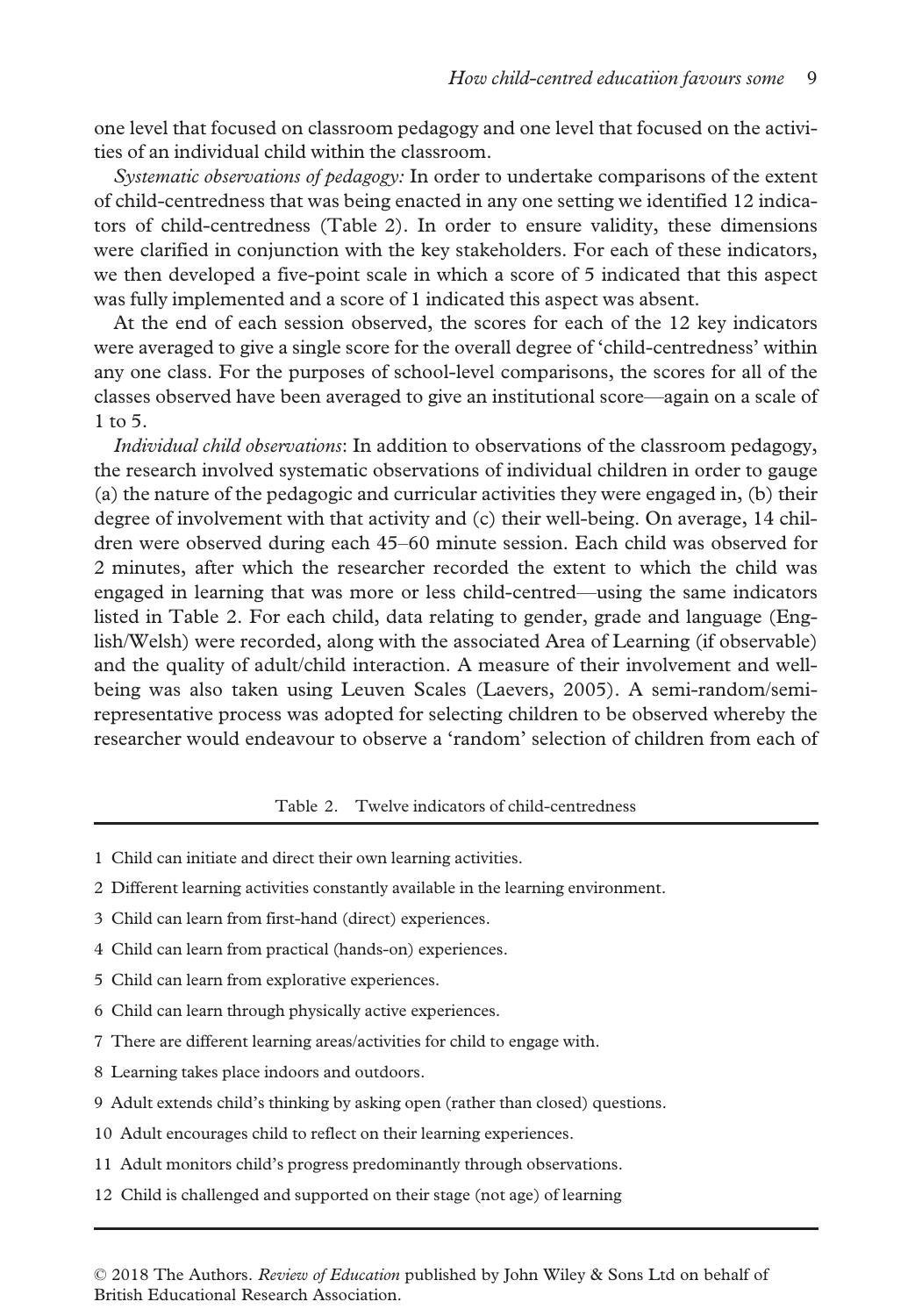the different activities/areas during each session, so as to gain a reasonable overall picture. The researchers were careful not to be drawn to selecting particular children for observation, and thus the selection of children for observation from each activity/area was random (e.g. the child furthest to the right).

To ensure inter-rater reliability across researchers, calibration was undertaken in the first five case study school visits of children and classrooms. Table 3 provides a summary of the inter-rater reliability for several components of these classroom observations. In all components, the inter-rater reliability scores would suggest there was 'substantial agreement' between the two researchers (Landis & Koch, 1977). In total, across the 51 case study schools $<sup>1</sup>$  and nursery settings, observations were made</sup> of 131 classes (33% mixed-age), 239 session/lessons and 3,343 individual children.

In terms of measures of educational outcomes, we have two indicators. One is the FPI—the Foundation Phase Indicator. At the end of the Foundation Phase (around age 7) teachers assess the children against the end of phase outcomes by observing them during their daily classroom routine and evaluating their attainment. Children need to have reached the required level of competency in at least three of the seven 'Areas of Learning', including include language, literacy and communication (English or Welsh), mathematical development and personal and social development, wellbeing and cultural diversity. The other attainment data we draw upon come from 'Key Stage 2' (KS2) assessments (again based on teacher judgement) undertaken at the end of primary education (usually at 11 years old). We can use these data for children from a sample of schools that introduced the Foundation Phase early on as part of a pilot scheme.

In the following section, we present the overall findings from the evaluation in relation to the extent to which child-centred education has been fully implemented in Wales, its impact on pupil well-being and attainment, and the extent to which it favours some groups of learners over others.

## Child-centred education and pupil progress

Like Berlak and Berlak (1981), we found that the permeation of child-centredness at the level of the individual classroom and the school was uneven. As already mentioned, a single score of 'child-centredness' on a five-point scale was derived from calculating the average of each of the session scores for that school (which in turn are derived by calculating the average of the degree to which the 12 elements listed earlier were achieved.)

| Component of observation<br>schedule  | Type of<br>rating | <b>IRR</b> measure     | Number of<br>observations | <b>IRR</b><br>result |
|---------------------------------------|-------------------|------------------------|---------------------------|----------------------|
| Areas of Learning                     | Binary            | Cohen Kappa            | 2611                      | 0.67                 |
| FP key words                          | Binary            | Cohen kappa            | 14,810                    | 0.70                 |
| Overall session FP element<br>ratings | Scale             | Pearson<br>Correlation | 426                       | 0.81                 |

Table 3. Summary of inter-rater reliability (IRR) for classroom observations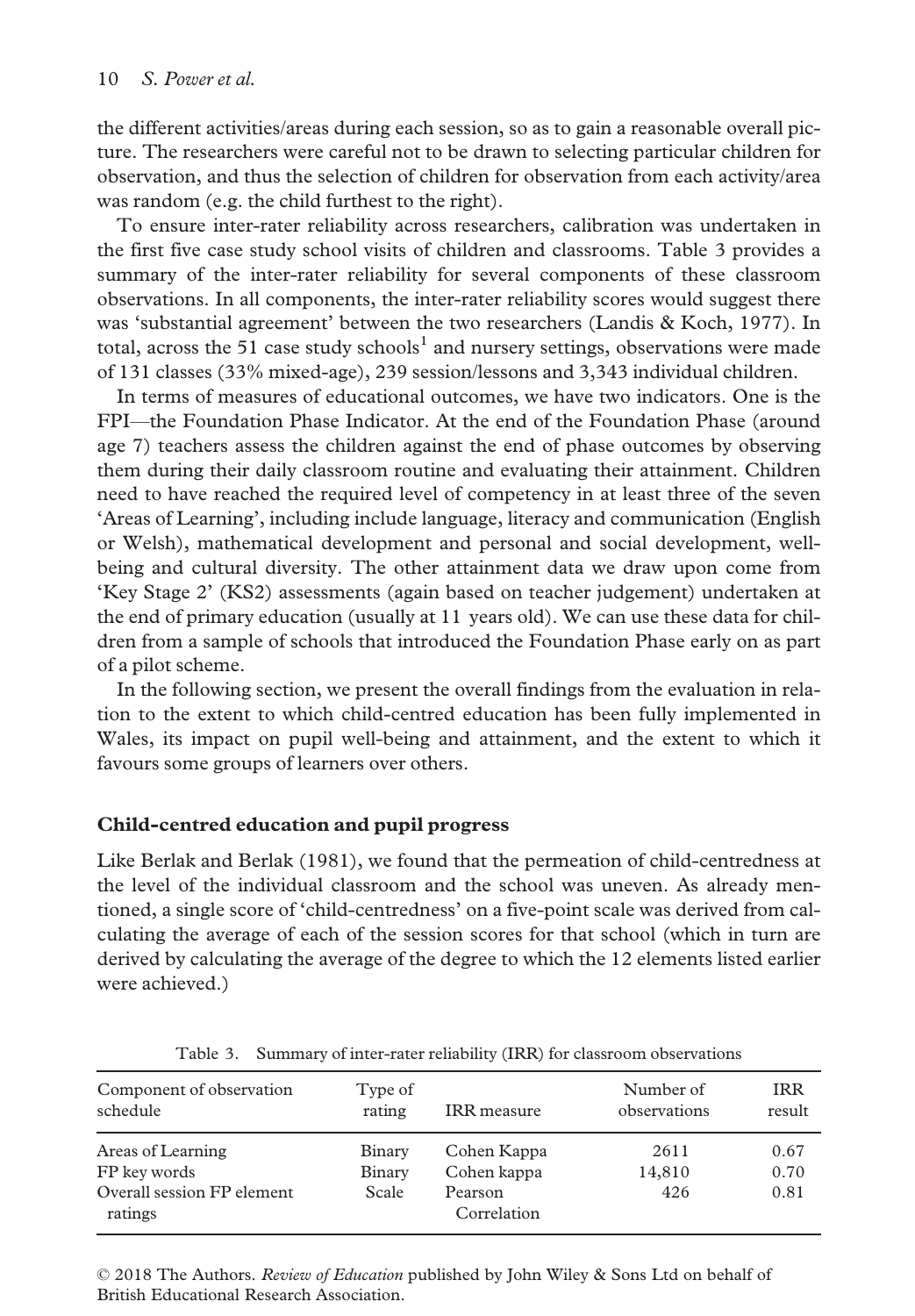Across our sample of schools, the 'average' degree of child-centredness was around 3.8—declining as the children progress through school (Figure 1). However, as Figure 2 shows, some schools can be said to be more child-centred than others. The error bars indicate that there was of course variation between each of the observed sessions in each school. However, for the majority of the schools the error bars do not overlap which indicates consistently different levels of implementation of the Foundation Phase. It is this variation that enables us to undertake a systematic and comparative analysis of the impact of child-centred approaches for child well-being and attainment.

Overall, our data indicate that, in contrast to some other studies (e.g. Bennett et al., 1976), the introduction of child-centred education is associated with increased pupil well-being. We found a modest but significant relationship  $(R^2 = 0.27)$  between the degree of child-centredness within the classroom and average children's scores of well-being (Figure 3). This relationship was found to be significant in all school year groups.

Of course, some might argue that it is perhaps not surprising that children appear to be happier in classrooms where the emphasis is on 'play' rather than 'work'. However, our evidence also shows that, across the board, there were significant attainment gains as well—the more child-centred the classroom, the greater the progress. Children in schools where the pedagogy was more child-centred were more likely to achieve the Foundation Phase Indicator (FPI). As Table 4 shows, this is the case even after controlling for individual pupil attributes (gender, ethnicity, special educational needs [SEN], eligibility for free school meals [FSM]) and other school-level characteristics (including a measure of each school's prior effectiveness before the Foundation Phase was introduced). The table presents the results of three logistic binary regression analyses (Models A, B and C) that attempt to estimate the likelihood that a pupil achieves the FPI. For each variable considered in the two sets of results the Odds Ratio is presented—that is the probability that a pupil with this characteristic



Figure 1. Use of child-centred pedagogies by year group [this only includes 29% of all observations with sessions that involved pupils from a single year group—71% of observed sessions involved mixed-year (and hence age) groups]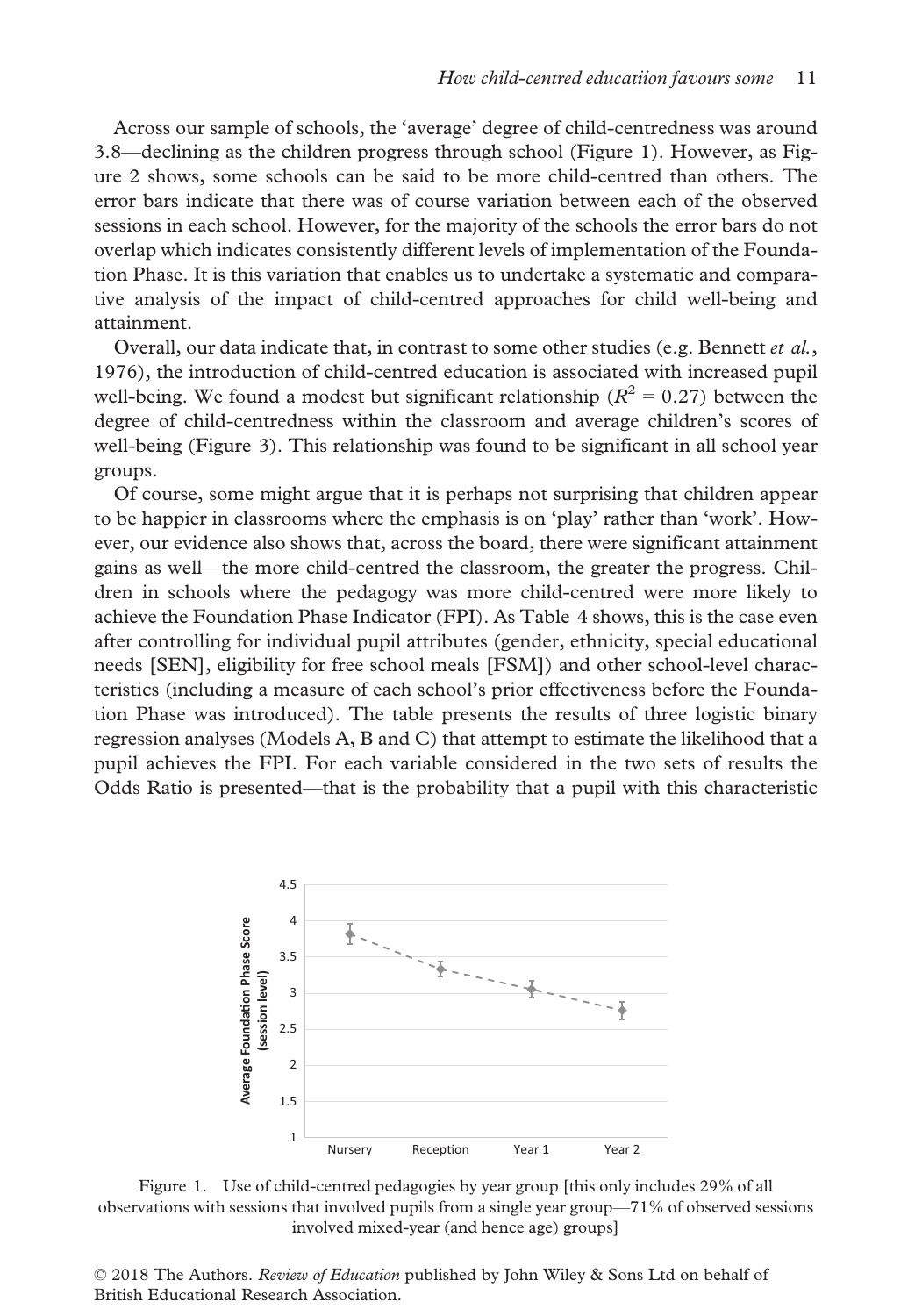

Figure 2. Varying levels of child-centredness in the sample schools



Figure 3. Relationship between individual children's well-being and child-centredness of their classroom

achieved the FPI compared with other similar pupils but who do not have this particular characteristic (using reference categories that are italicised in Table 4).

Model A provides the odds ratios of achieving the FPI without taking into the degree of child-centredness. Model B repeats the same analysis except it now includes the degree of child-centredness for the school the pupil attended. It shows that an increase in child-centredness is significantly associated with an increase in the probability that a pupil achieved the FPI in 2011/12 (highlighted in bold) (odds ratio = 1.55,  $p < 0.001$ ). Indeed, the scale of this is quite considerable—the results suggest that some pupils are more than 50% more likely to achieve the FPI compared with similar pupils based on the extent to which the Foundation Phase has been implemented in their school. Finally, Model C attempts to control for a school's effectiveness based on prior levels of achievement of the previous cohort in 2010/11. This shows that schools that were previously more 'effective' than other schools continue to increase the likelihood that a pupil achieves the FPI. Indeed, further analysis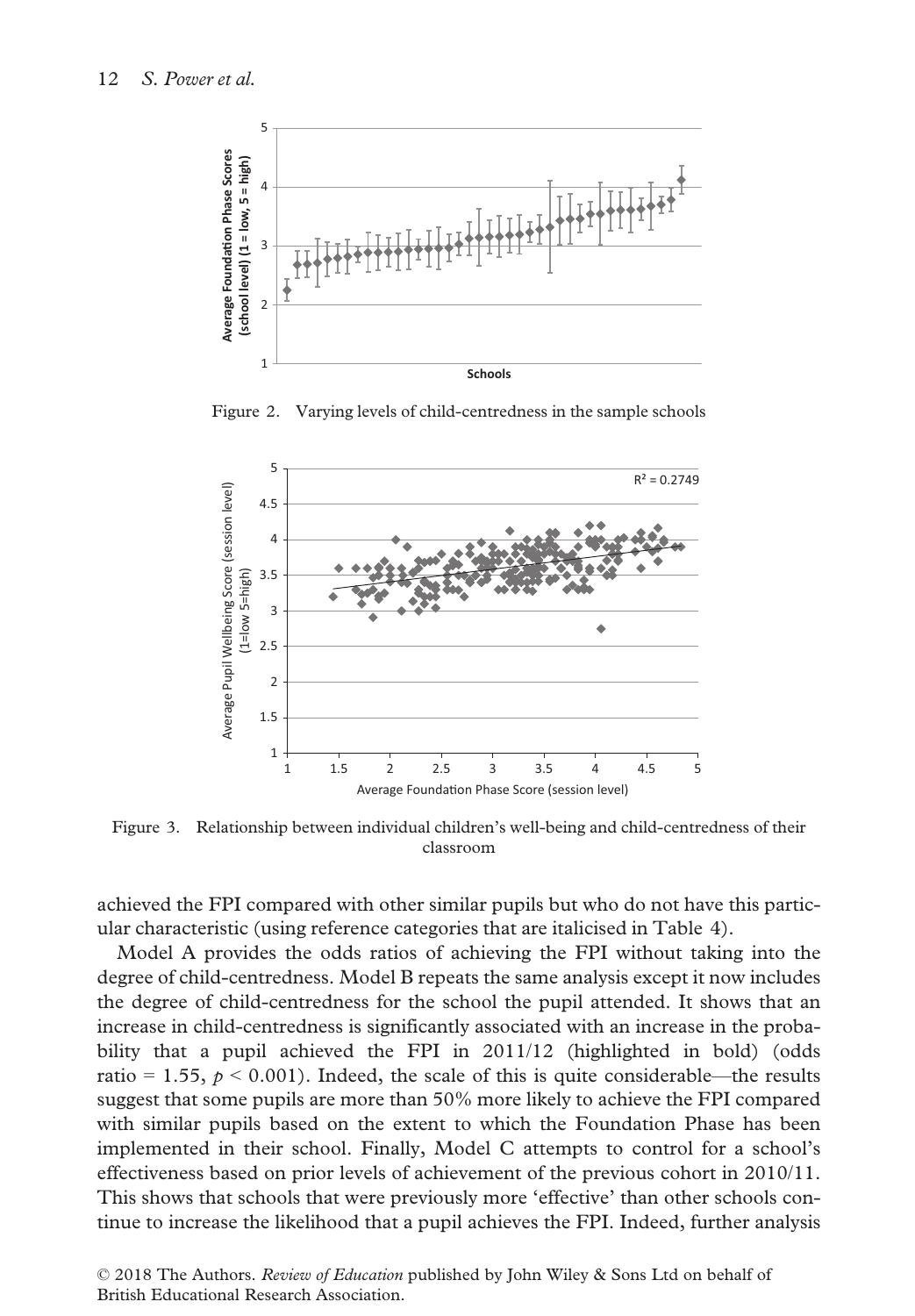| Binary logistic regression: FPI<br>Valid cases |                   | Model A                | Model B   | Model C   |
|------------------------------------------------|-------------------|------------------------|-----------|-----------|
|                                                |                   | 1,091                  | 1,065     | 794       |
| Missing cases                                  |                   | 10                     | 26        | 297       |
| Cox & Snell $R^2$                              |                   | 0.268                  | 0.275     | 0.257     |
| Variable                                       |                   | $Exp(B)$ (Odds Ratios) |           |           |
| Constant                                       |                   | 16.55                  | 20.60     | 28.58     |
| Foundation Phase score (standardised)          |                   |                        | $1.55***$ | $1.67**$  |
| Prior school effectiveness (KS1, 2010/11)      |                   |                        |           | $4.38***$ |
| Gender                                         | Male              |                        |           |           |
|                                                | Female            | 1.37                   | 1.37      | 1.21      |
| Free school meals                              | $Non-FSM$         |                        |           |           |
|                                                | <b>FSM</b>        | $0.62*$                | $0.61*$   | 0.83      |
| Ethnicity                                      | White British     |                        |           |           |
|                                                | Not White British | 0.76                   | 0.76      | 0.72      |
| SEN provision                                  | No SEN            |                        |           |           |
|                                                | <b>SEN</b>        | $0.05***$              | $0.05***$ | $0.03***$ |
| % of school pupils                             |                   |                        |           |           |
| Eligible for free school meals                 |                   | $0.97***$              | $0.97***$ | $0.98*$   |
| With SEN provision                             |                   | $1.03***$              | $1.03***$ | $1.03**$  |
| Not White British                              |                   | 1.00                   | 1.00      | 1.00      |

Table 4. Estimating the likelihood of achieving the Foundation Phase Indicator (FPI), 2011/12

 $*_p$  < 0.05,  $**_p$  < 0.01,  $***_p$  < 0.001.

reveals that schools that were previously deemed 'effective' are, on average, more likely to employ child-centred pedagogies than schools that appear to have been less 'effective', at least within this small sample of schools, but if a measure of prior school effectiveness is included, the presence of child-centred pedagogies appears to have an even greater effect (odds ratio =  $1.67 p \le 0.01$ ).

However, Table 4 also shows that the presence of child-centred pedagogies appears to have little influence on the relationships between particular pupil characteristics and whether they achieve the FPI. Indeed, the relationship between poorer pupils (i.e. those eligible for free school meals [FSM]) and whether they achieve the FPI slightly worsens after controlling for the presence of child-centred pedagogies (odds ratio of 0.61 [Model B] compared with 0.62 [Model A]). FSM pupils are on average 39% less likely to achieve the FPI compared with non-FSM pupils. Girls are on average 37% more likely to achieve the FPI than boys, irrespective of the presence of child-centred pedagogies.

In addition, the situation with respect to reducing inequalities in the longer term is even less positive. Analysis of the National Pupil Database (NPD) shows that the introduction of the Foundation Phase is not, to date, associated with any significant changes in the differences in educational outcomes between pupils at the end of Key Stage 2 based on their gender, their ethnicity or socio-economic disadvantage (see Davies et al., 2013, for a full analysis). For example, the evaluation estimates that girls were over 40% more likely than boys to achieve the expected level in English at Key Stage 2 (around 11 years of age) before the Foundation Phase, but after the introduction of the Foundation Phase, they are now nearly 75% more likely to achieve the expected level or above compared with boys. For pupils eligible for FSM,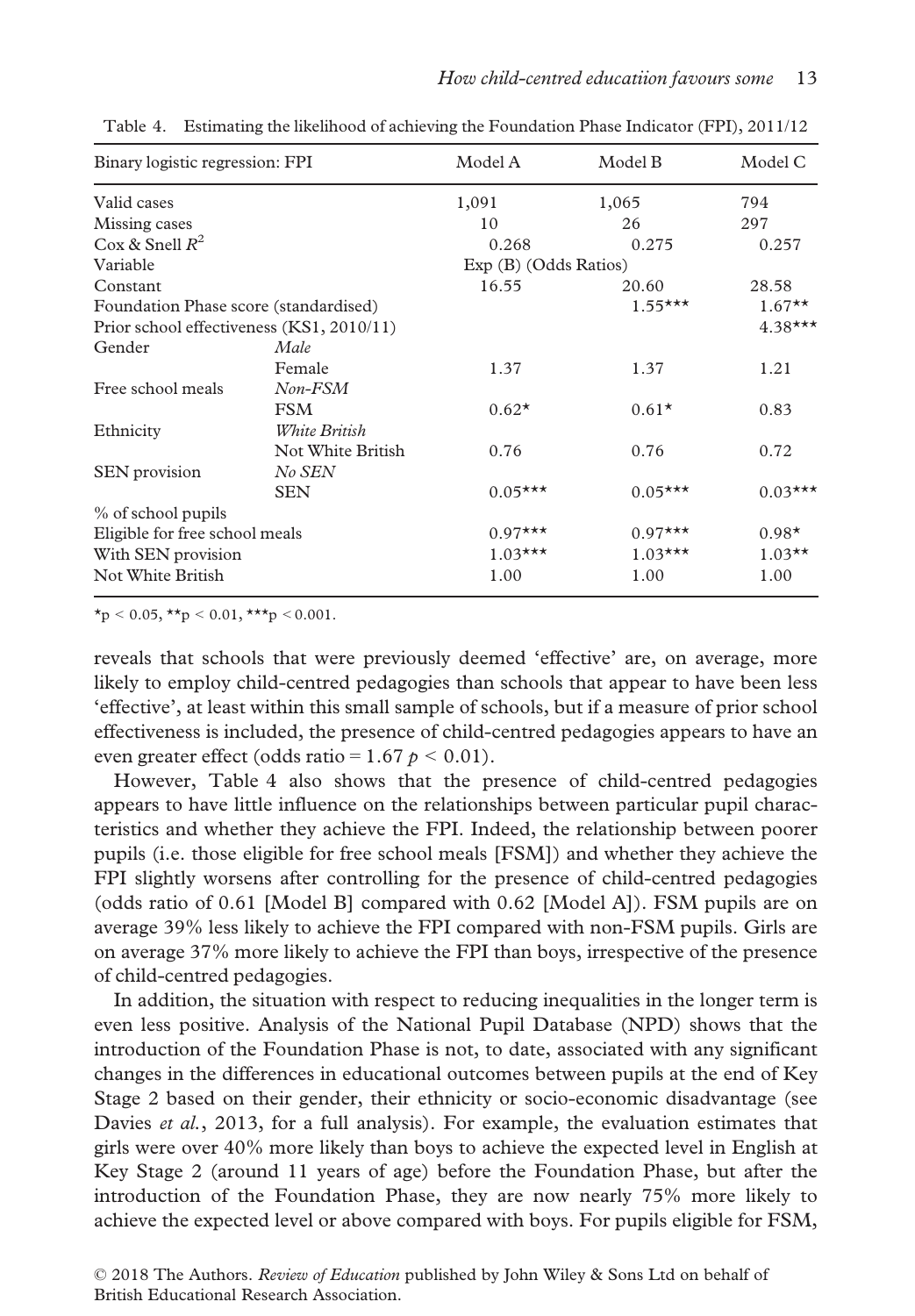the evaluation estimates that they are nearly 30% less likely to achieve the expected level in English than other pupils. After the introduction of the Foundation Phase, this differential remains the same. This would suggest that the overall attainment gains associated with the introduction of child-centred approaches can be attributed to the performance of girls and non-disadvantaged pupils. In the following section, we explore the problematic relationship between child-centred education, poverty and gender.

### Child-centred education and disadvantaged learners

It would appear from the data above that there is empirical support for the assertion that child-centred education may not favour working class children. In understanding how this works in practice, we draw on our observational data of the curriculum as practised and not just as conceptualised. This is significant because a number of contextual factors (resourcing, teacher capabilities, space) may limit the extent to which child-centred education can be implemented in disadvantaged neighbourhoods.

As already discussed, Bernstein argues that invisible pedagogies are resource intensive. In addition to assuming an appropriately 'educational' home environment, invisible pedagogies require more classroom and outdoor space, more resources and more adults than traditional approaches. Where these are not available, the way in which child-centred education is experienced in the classroom may be very different:

Where the catchment area of a school draws upon a lower working-class community it is likely ... that the school will adopt strategies, or have strategies forced upon it, which will affect both the content and the pacing of the transmission. The content is likely to stress operations, local skills rather than the exploration of principles and general skills, and the pacing is likely to be weakened (Bernstein, 1990, p. 75).

If we look at institutional scores for the degree of child-centredness (Table 5), we can see that, somewhat contrary to our expectations, there is very little difference between the degree of child-centredness and the level of deprivation in the school. Indeed, schools with higher levels of poverty (in the high FSM band) appear to be as child-centred as those with the lowest levels of poverty (in the low FSM band).

However, closer interrogation of the observational data indicates subtle but potentially important differences in the nature and breadth of the curriculum to which children are exposed. Table 6 illustrates differences in the observed Areas of Learning of individual pupils by the school FSM band. While there is little difference in some of the more core Areas of Learning (e.g. language, literacy and communication, mathematical development) there are marked differences in other Areas of Learning, most notably in personal and social development, well-being and cultural diversity, Welsh language development and creative development. Pupils in high FSM schools are nearly twice as likely to be observed undertaking Welsh language development (although the figures are relatively low overall) as pupils in low FSM schools. Conversely pupils in high FSM schools were much less likely to be observed undertaking creative development and knowledge and understanding of the world. They were also much less likely to be observed undertaking personal and social development, wellbeing and cultural diversity. It could be argued that this could be due to a slightly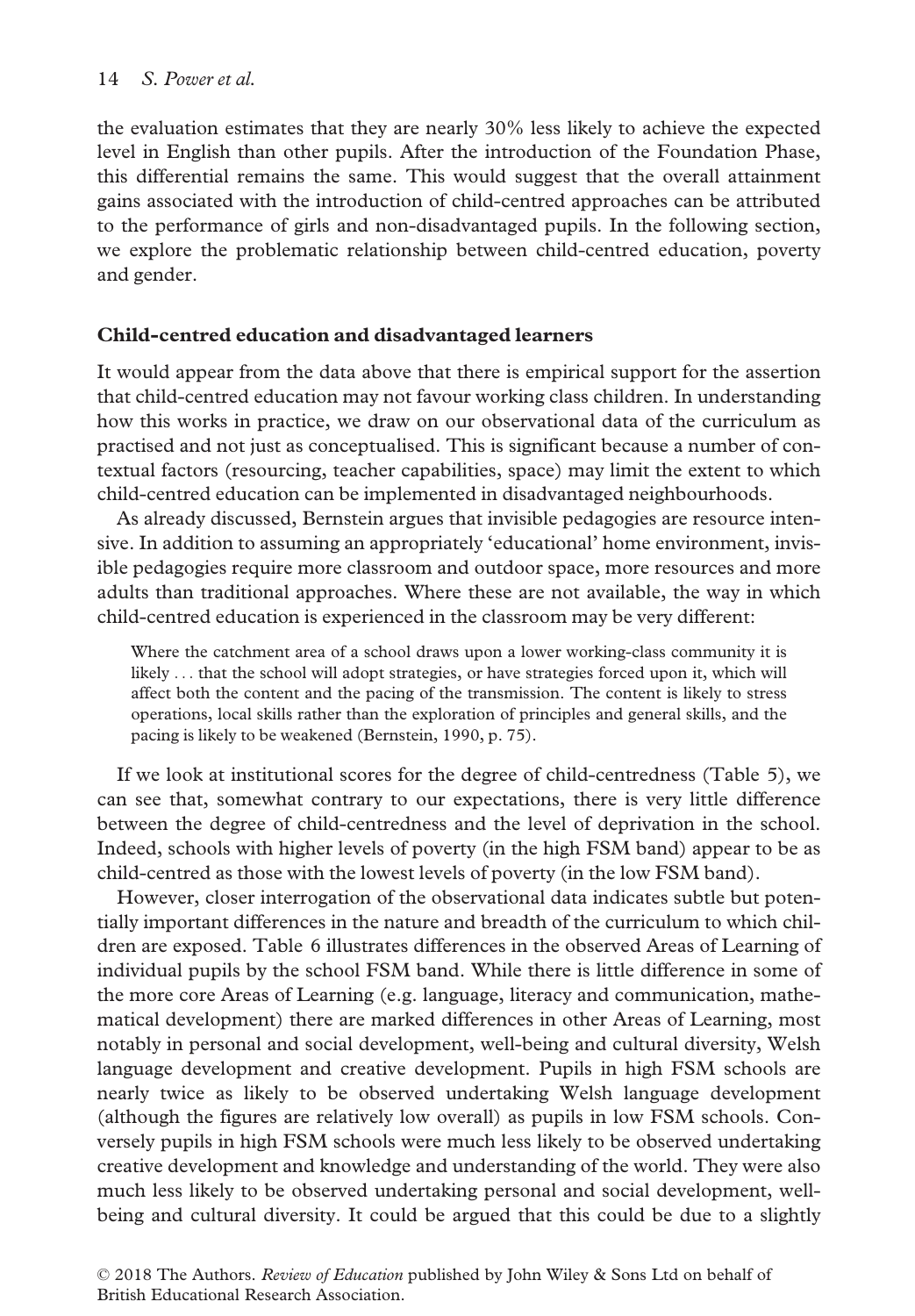|                 | Foundation Phase score (school level) |                |  |
|-----------------|---------------------------------------|----------------|--|
| School FSM Band | Average                               | Standard error |  |
| Low FSM         | 3.20                                  | 0.11           |  |
| Medium FSM      | 3.12                                  | 0.13           |  |
| High FSM        | 3.19                                  | 0.08           |  |

Table 5. Average Foundation Phase score (school level) by FSM band† of schools

† FSM band indicates the relative level of poverty through the proportion of children eligible for free school meals.

| Areas of Learning $\star$                                             | Low<br><b>FSM</b> | Medium<br><b>FSM</b> | High<br><b>FSM</b> |
|-----------------------------------------------------------------------|-------------------|----------------------|--------------------|
| Language, literacy and communication                                  | $35.5\%$          | 29.3%                | 35.7%              |
| Mathematical development                                              | $11.5\%$          | 17.8%                | 13.1%              |
| Literacy and numeracy (combined)                                      | 47.0%             | $47.1\%$             | 48.8%              |
| Personal and social development, well-being and cultural<br>diversity | 24.5%             | 12.9%                | 11.0%              |
| Welsh language development                                            | $2.5\%$           | $3.6\%$              | $4.7\%$            |
| Knowledge and understanding of the world                              | 18.4%             | 18.7%                | 14.1%              |
| Physical development                                                  | $7.2\%$           | $3.9\%$              | $8.6\%$            |
| Creative development                                                  | 20.6%             | 14.5%                | 13.7%              |
| No. of observed children                                              | 933               | 1,190                | 1,028              |

Table 6. Exposure to the Foundation Phase curriculum by school FSM band†

\* Children could be observed learning more than one area of learning (or none at all), hence the percentages do not necessarily total 100%.

† FSM band indicates the relative level of poverty through the proportion of children eligible for free school meals.

greater focus on the core subjects of literacy and numeracy (see combined percentages in the penultimate row of Table 6). This would support Bernstein's claim that poorer schools will focus more on the 'basics' than more abstract or creative subjects.

There is also evidence that children in schools with high levels of disadvantage experience a narrower curriculum. Table 7 shows that only 14.9% of children in the poorest schools were observed learning in more than one curriculum area during the observations. This contrasts with 26.2% of children in more advantaged schools. So not only does it appear that children in high FSM schools were more likely to be observed learning basic skills (i.e. literacy and numeracy) and experiencing a narrower range of the curriculum, but also they were less likely to be exposed to a more embedded curriculum (i.e. where more than one Area of Learning may be the focus of each task).

It is also the case that the interactions between teachers and children and the location within the learning environment vary according to the level of disadvantage. Table 8 shows the different pedagogic elements that are experienced by pupils according to the level of poverty in their schools. In general, it would appear that in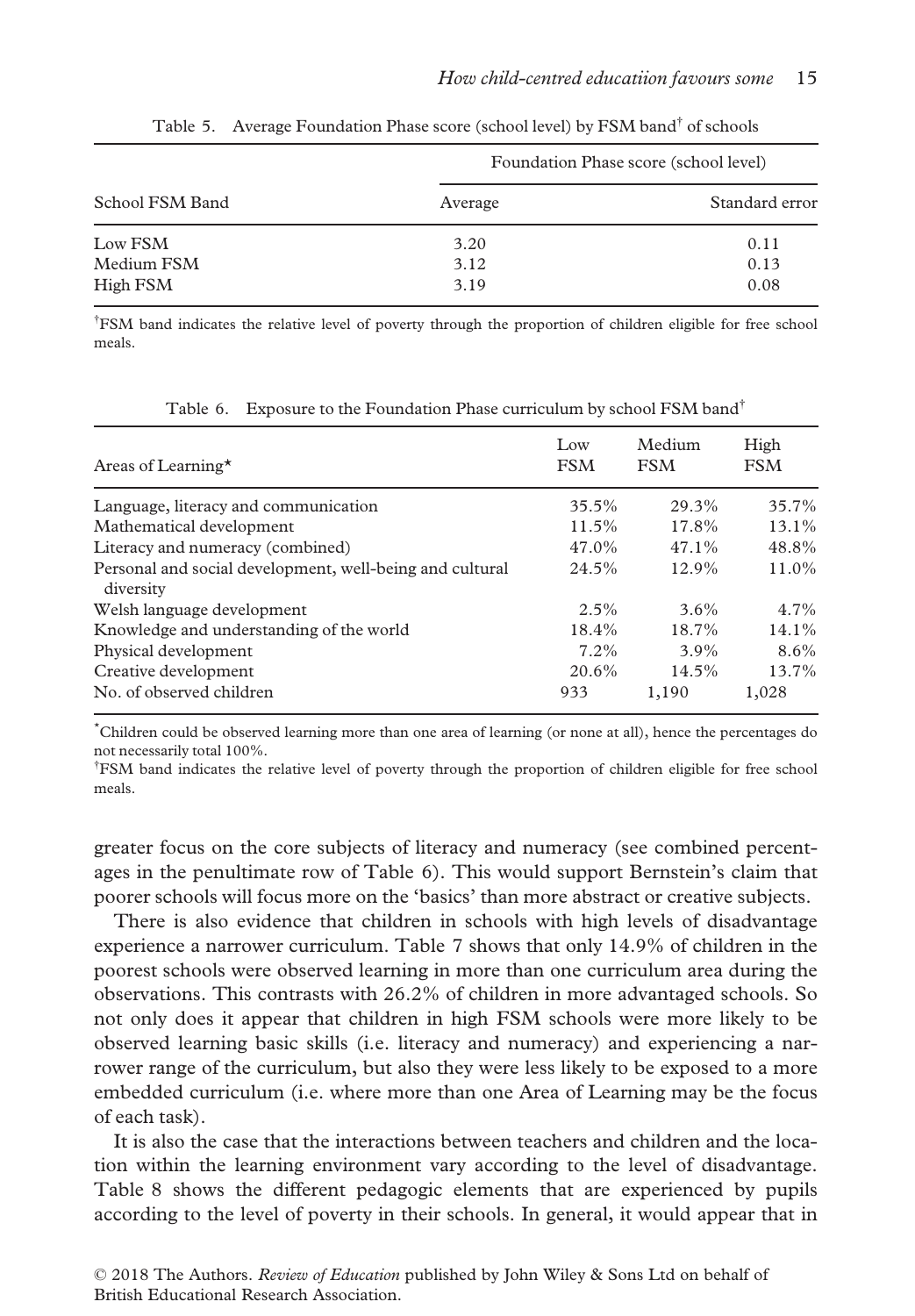#### 16 S. Power et al.

|                                | Cumulative percentage |            |          |  |
|--------------------------------|-----------------------|------------|----------|--|
| No. of AoLs observed per child | Low FSM               | Medium FSM | High FSM |  |
| $\Omega$                       | 10.1%                 | 23.4%      | 15.7%    |  |
| 1                              | 73.8%                 | 79.4%      | 85.1%    |  |
| 2                              | 96.1%                 | 96.4%      | 98.3%    |  |
| 3                              | 99.8%                 | 100.0%     | 100.0%   |  |
| $\overline{4}$                 | 100.0%                | 100.0%     | 100.0%   |  |
| $\boldsymbol{n}$               | 933                   | 1,190      | 1,028    |  |

Table 7. Exposure to the number of Foundation Phase areas of learning (AoL) by school FSM band†

† FSM band indicates the relative level of poverty through the proportion of children eligible for free school meals.

| Learning activities       | Low FSM  | Medium FSM | High FSM |
|---------------------------|----------|------------|----------|
| Child-directed            | 51.3%    | 48.1%      | 54.3%    |
| Adult-directed            | 50.4%    | 53.9%      | 58.8%    |
| <b>Adult Instructions</b> | $27.1\%$ | 36.3%      | 43.3%    |
| Activity instructions     | 17.9%    | $13.1\%$   | 11.0%    |
| Worksheet                 | $10.0\%$ | 10.6%      | $4.6\%$  |
| Review                    | $6.2\%$  | $6.8\%$    | $4.6\%$  |
| Workstation               | $25.1\%$ | $22.1\%$   | 32.0%    |
| Outside                   | $8.0\%$  | 13.0%      | 16.3%    |
| Out of class              | 13.3%    | $9.5\%$    | $9.5\%$  |
| Active                    | 35.4%    | 35.0%      | 47.9%    |

Table 8. Foundation Phase teaching and learning by school FSM band<sup>†</sup>

† FSM band indicates the relative level of poverty through the proportion of children eligible for free school meals.

the poorer schools, pupils are more likely to experience adult-directed activities and adult instructions. The kinds of activities observed were more likely to be 'didactic' rather than 'co-constructed', to involve 'closed' rather than 'open' questioning. Children in these schools were less likely to be given worksheets to structure their own learning. There were also twice as likely to be involved in activities in the 'outside' area rather than at desks and work stations.

However, it is in the area of classroom interactions that we see some of the most marked differences (Table 9). These data suggest that children's social experiences within the classroom vary according to the level of disadvantage. In more affluent schools, peer collaboration was observed twice as often as in the poorest schools. Interactions between the children were more likely to be 'warm'. Interactions between adults and children were also likely to be visibly 'warm'. In the poorest classrooms, children were not observed interacting with each other, and when they did so, these interactions were not as 'warm'. Children in these settings were also less likely to be observed experiencing warm interactions with the adults. These were usually observed to be 'neutral'—which more often than not involved the passing down of instructions rather than, say, praise or encouragement. Of course, it is likely that this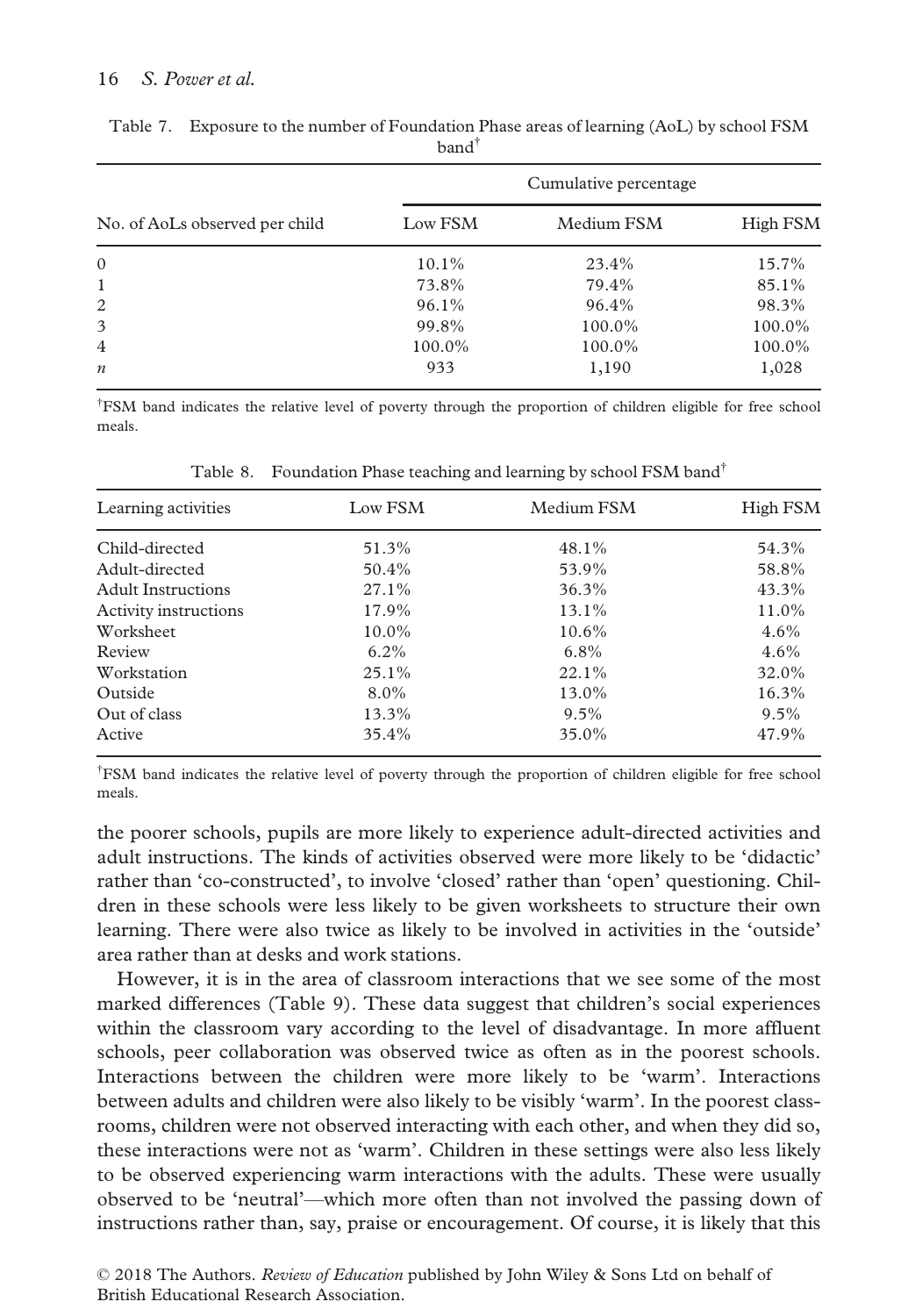| Classroom interactions    | Low FSM | Medium FSM | High FSM |
|---------------------------|---------|------------|----------|
| Peer collaboration        | 21.5%   | 18.0%      | 12.0%    |
| Neutral adult interaction | 11.4%   | 22.4%      | 23.3%    |
| Warm adult interaction    | 46.3%   | 40.1%      | 43.5%    |
| Cool adult interaction    | $2.1\%$ | $2.9\%$    | $2.2\%$  |
| No adult interaction      | 39.4%   | 35.6%      | 32.2%    |
| Neutral child interaction | $3.8\%$ | $3.4\%$    | $1.4\%$  |
| Warm child interaction    | 49.0%   | 38.2%      | 32.6%    |
| Cool child interaction    | $1.2\%$ | $1.1\%$    | $1.5\%$  |
| No child interaction      | 45.3%   | 57.6%      | 64.8%    |

Table 9. Quality of classroom interactions by FSM<sup>†</sup>

† FSM band indicates the relative level of poverty through the proportion of children eligible for free school meals.

pattern of the quality of interactions would also be reflected in more traditional teacher-centred classrooms. However, the emphasis placed on the affective domain of learning within child-centred settings (e.g. the self-directed nature of enquiry, expressiveness, motivation) would suggest that this dimension may have more significance for children's learning. If this is the case, it might be possible to argue that an invisible pedagogy universally applied will doubly disadvantage working class children. Not only will they lack the requisite resources and educationally oriented activities in the home, but they will also experience a relatively impoverished and less supportive pedagogy in the classroom.

#### Child-centred education and gender

As already noted, our data suggest that girls fare much better under child-centred pedagogies than boys. In Wales, as elsewhere, girls have outperformed boys in primary school for many years. However, after the introduction of the Foundation Phase, the gap appears to be growing. As noted earlier, girls were far more likely to have achieved the FPI at 7 years old and by the time they reach 11 (the end of Key Stage 2), they were 75% more likely to have reached the key benchmark in English proficiency. What is of interest here is not to revisit explanations of why it is that girls do better at school, but to examine what it is about the introduction of the Foundation Phase and its child-centred pedagogies that has widened an already existing gap. Clearly, the explanations for the gendered differences are likely to be somewhat different to those that may apply to social class—as we must presume that girls and boys are distributed relatively evenly across the nurseries and schools.

From a Bernsteinian perspective, the main explanations focus around the lessening of visible hierarchies in the classroom, the emphasis on individual expression and the privileging of language. As noted earlier, our observational data show that the girls had much higher levels of well-being than boys in the same classroom. There was a statistically significant difference in the observed levels of well-being and involvement (as measured using the Leuven Scales) between boys and girls across the whole sample (Table 10). The mean difference between boys and girls is particularly large for observed child involvement.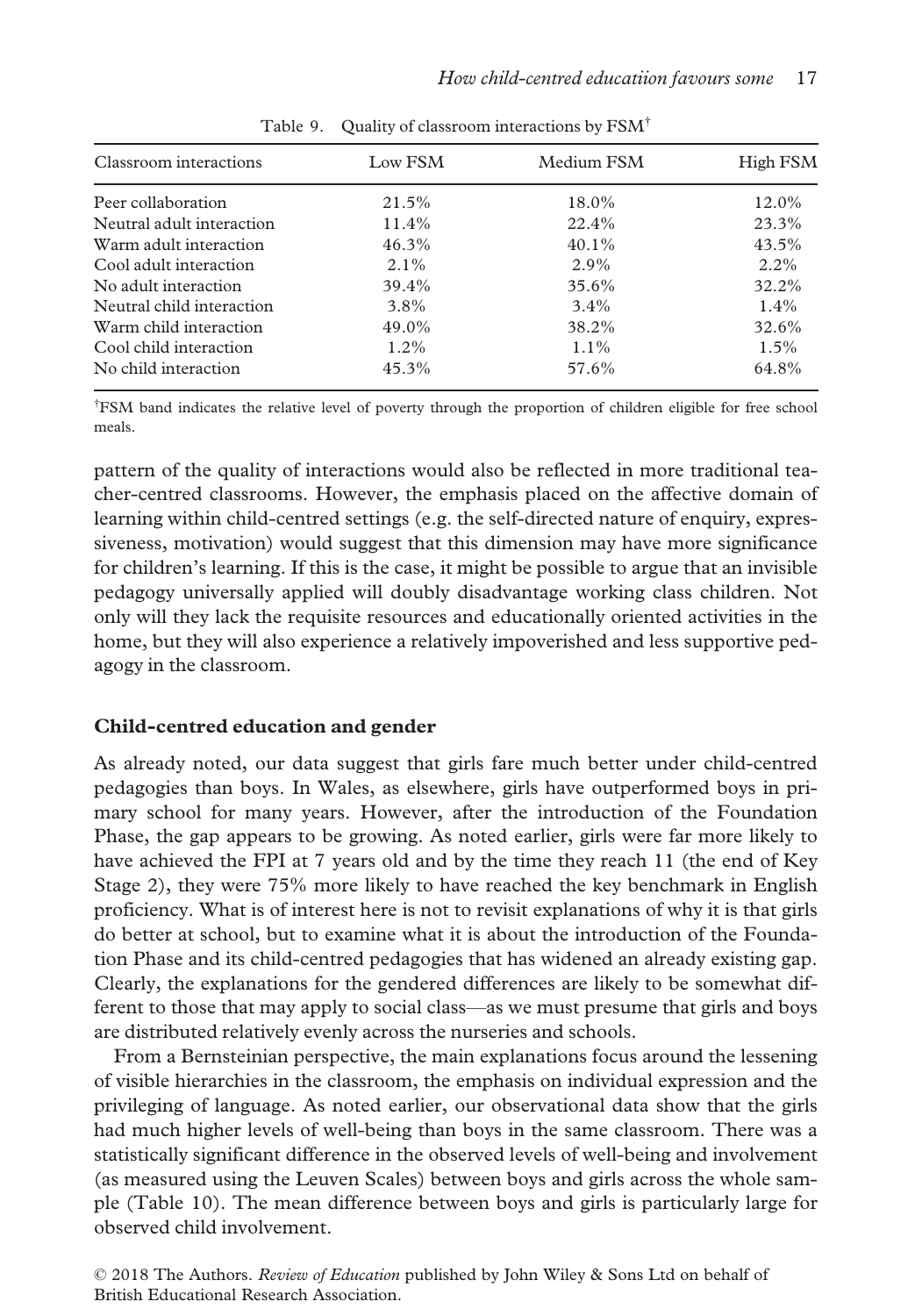| Measure     | <b>Sex</b>       | N              | Mean         | <b>SE</b>      | $T^{\star}$ | Sig   |
|-------------|------------------|----------------|--------------|----------------|-------------|-------|
| Involvement | Females<br>Males | 1,664<br>1,622 | 3.66<br>3.49 | 0.021<br>0.023 | 5.26        | 0.000 |
| Well-being  | Females<br>Males | 1,665<br>1,621 | 3.67<br>3.60 | 0.017<br>0.018 | 2.86        | 0.004 |

Table 10. Independent samples t-test of observed pupil involvement and well-being between males and females in the Foundation Phase

\*Equal variances not assumed.

Unlike the differences between advantaged and disadvantaged settings, we did not see girls covering more Areas of Learning than boys. There were, though, some predictable gender differences in the Areas of Learning. Girls were more likely to be learning about language, literacy and communication (34.3% of girls compared with 30.6% of boys) and boys more likely to be learning about mathematical development (14.9% of boys compared with 13.3% of girls). A similar gender difference was also observed for physical development (in favour of boys) and creative development (in favour of girls).

We also see differences in some of the elements of the pedagogy that girls appear to have experienced differently from boys (Table 11). Girls' learning activities, like those of the children in the more advantaged classrooms, were more likely to be selfdirected rather than adult-directed. Girls were also more likely than boys to be engaged in activities at workstations and desks. We also see marked gender differences in the quality of interactions (Table 12). As in the more affluent schools, it would appear as if there is more peer collaboration between girls than boys. Girls are also more likely to experience warm interactions with adults (e.g. praising, encouraging) than boys, who are more likely to experience 'cool' interactions (e.g. disciplinary).

These findings suggest that girls' experience of child-centred education is different from that of boys—even when they are in the same classroom. As already indicated, the causes of this are complex and may arise from different dispositions, skills and

| Learning activities       | Female           |               | Male             |      |
|---------------------------|------------------|---------------|------------------|------|
|                           | $\boldsymbol{n}$ | $\frac{0}{0}$ | $\boldsymbol{n}$ | $\%$ |
| Child-directed            | 877              | 52.1          | 829              | 50.7 |
| Adult-directed            | 905              | 53.8          | 879              | 53.8 |
| <b>Adult Instructions</b> | 584              | 34.7          | 579              | 35.4 |
| Activity instructions     | 235              | 14.0          | 204              | 12.5 |
| Worksheet                 | 126              | 7.5           | 140              | 8.6  |
| Review                    | 106              | 6.3           | 85               | 5.2  |
| Desk                      | 426              | 25.3          | 402              | 24.6 |
| Carpet                    | 632              | 37.6          | 635              | 38.9 |
| Workstation               | 458              | 27.2          | 413              | 25.3 |
| Outside                   | 228              | 13.6          | 215              | 13.2 |
| Out of class              | 161              | 10.0          | 161              | 10.4 |
| Total number of obs.      | 1,682            |               | 1,634            |      |

Table 11. Foundation Phase teaching and learning by gender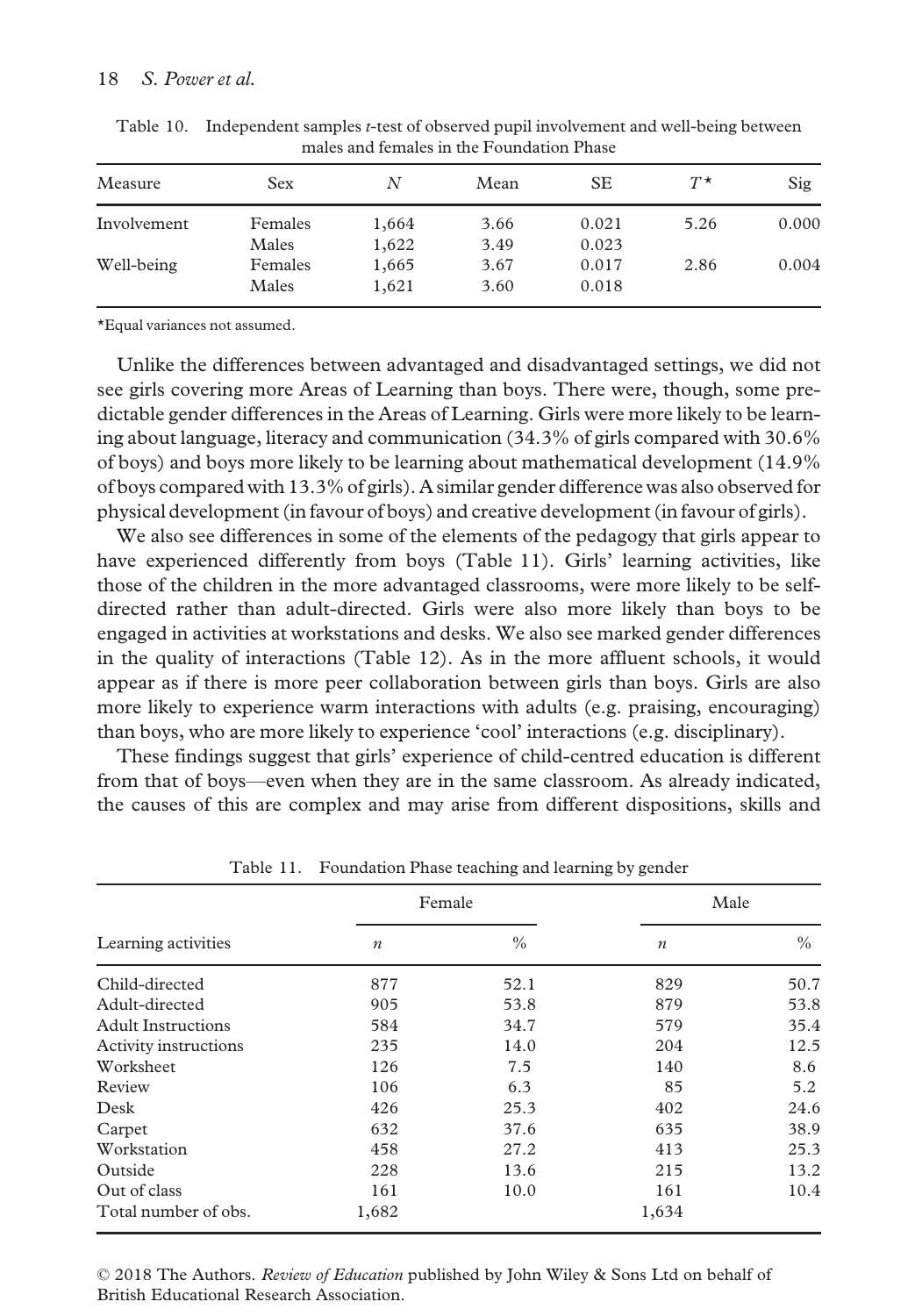interactions with adults. Whatever the cause, it seems incontrovertible that childcentred approaches will do little to close the gender gap.

#### Conclusion and discussion

The evidence from Wales' Foundation Phase policy suggests that the introduction of child-centred education has improved well-being and learning outcomes in nursery and primary schools. Although the implementation of child-centred pedagogies has been uneven, our research indicates that the gains have been greatest in those settings that are more child-centred than others. However, this generally positive picture can largely be attributed to increases in attainment by girls and learners in more advantaged settings. It is clear that some pupils benefit more from this kind of approach than others. Those who benefit the least are the poorer children and boys. While the Foundation Phase is associated with improved attainment for pupils eligible for FSM, there is no evidence to suggest it has made any observable impact so far on reducing inequalities. In relation to gender, it would appear to have increased the attainment gap between girls and boys.

In attempting to understand why this might be the case, we have found Basil Bernstein's analysis of the differences between visible and invisible pedagogies—and the classed and gendered assumptions that underpin them—to be very useful. He argues that invisible (i.e. child-centred) pedagogies assume a second site of acquisition and require greater investment of time and space than visible (i.e. teacher-centred) pedagogies. Because of this, he argues that schools in poorer neighbourhoods may well provide a narrower range of experiences, focus more on the basic skills and be more relaxed about what they expect their pupils to learn. Certainly, our observations indicate that pupils in schools with high levels of disadvantage were more likely to cover fewer Areas of Learning and to focus more on the 'basics'. The quality of the social interactions in the classroom also seems less positive—there was less collaboration between peers and they did not appear to receive as much 'warm' feedback from adults as their counterparts in the more advantaged classrooms. There is some

|                           |                  | Female        |                  | Male          |  |
|---------------------------|------------------|---------------|------------------|---------------|--|
| Classroom interactions    | $\boldsymbol{n}$ | $\frac{0}{0}$ | $\boldsymbol{n}$ | $\frac{0}{0}$ |  |
| Peer collaboration        | 295              | 17.5          | 265              | 16.2          |  |
| Neutral adult interaction | 306              | 18.2          | 313              | 19.2          |  |
| Warm adult interaction    | 760              | 45.2          | 701              | 42.9          |  |
| Cool adult interaction    | 33               | 2.0           | 45               | 2.8           |  |
| No adult interaction      | 590              | 35.1          | 585              | 35.8          |  |
| Neutral child interaction | 40               | 2.4           | 52               | 3.2           |  |
| Warm child interaction    | 685              | 40.7          | 652              | 39.9          |  |
| Cool child interaction    | 21               | 1.2           | 22               | 1.3           |  |
| No child interaction      | 936              | 55.6          | 904              | 55.3          |  |
| Total number of obs.      | 1,682            |               | 1,634            |               |  |

Table 12. Quality of interactions by gender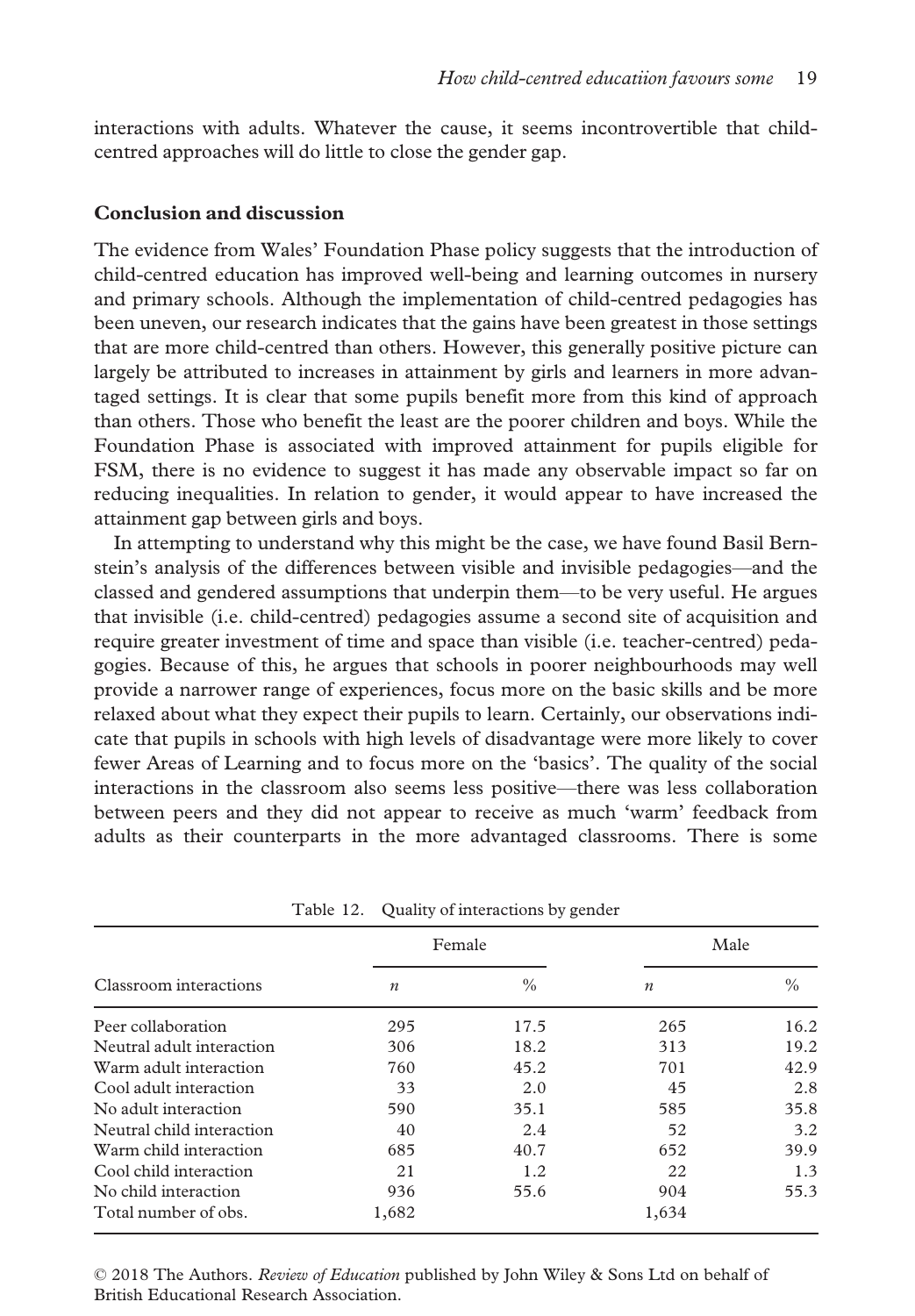evidence that while the children in the disadvantaged settings receive more direction from adults, the lower levels of assessment and worksheets may indicate lower expectations.

In relation to gender, it would appear that the learning contexts afforded by childcentred education are more favourable for girls. Their levels of attainment and wellbeing are significantly higher than for boys. Quite why this is the case is difficult to unravel. If Bernstein is right, the relaxation of hierarchies, the emphasis on individual growth and the privileging of language may be contributory factors. Girls certainly appear to enjoy warmer interactions with adults in the classroom. They also appear to be engaged in more self-directed learning activities and spend more time in collaborative activities, at desks and workstations.

The implications of these findings for policy and practice are complex. The fundamental question is whether the differentiated experience and outcomes of this childcentred curriculum is because it has been only imperfectly implemented (for a variety of reasons related to resourcing and teacher practices and expectations) or because the underpinning principles will always selectively advantage and disadvantage different groups of learners. Basically, are the uneven outcomes we have witnessed a result of too much child-centred provision or not enough?

'Traditionalists' would probably argue that the class and gender assumptions of invisible pedagogies will inevitably privilege some learners over others. This may indicate that we would be better off forgetting about progressive education altogether —and certainly for schools serving disadvantaged communities—and return to a traditional teacher-centred pedagogy. This proposition would be supported by the advocates of initiatives such as the KIPP charter schools mentioned earlier. However, there are issues with this kind of approach too. It may appear as if the visible pedagogies make it easier for disadvantaged learners to succeed in the short term. The downward transmission of traditional subject knowledge, the explicit teaching of skills and transparent assessment criteria may provide visible pathways to attainment. However, there are many unanswered questions about the long-term consequences of these approaches—about whether they provide disadvantaged learners with the kind of intellectual engagement and orientations required for successful higher education, and even about whether the transmission of knowledge in this way constitutes a form of cultural imperialism (see Sadovnik, 2008).

Moreover, there is a danger that rejecting progressive approaches in their entirety would be foolhardy. As our research has shown, the introduction of the Foundation Phase in Wales has brought system-wide benefits. The issue is whether these benefits can be experienced more universally than they are now.

There is some indication that introducing elements of visible pedagogies into invisible pedagogies may provide a way forward. Evidence from the small-scale study by Morais and Neves (2001) suggests that relaxing the hierarchies between teachers and children and integrating knowledge, while at the same time providing explicit guidance on evaluation criteria, fosters the learning of marginalised children, but the issue of whether this can be 'scaled up' is uncertain. Bernstein (1995, pp. 419–420) argued that invisible pedagogies are only likely to benefit disadvantaged learners if a number of conditions are met. At a minimum, these include careful selection of appropriately experienced teachers who are given enough time to develop coherent teaching plans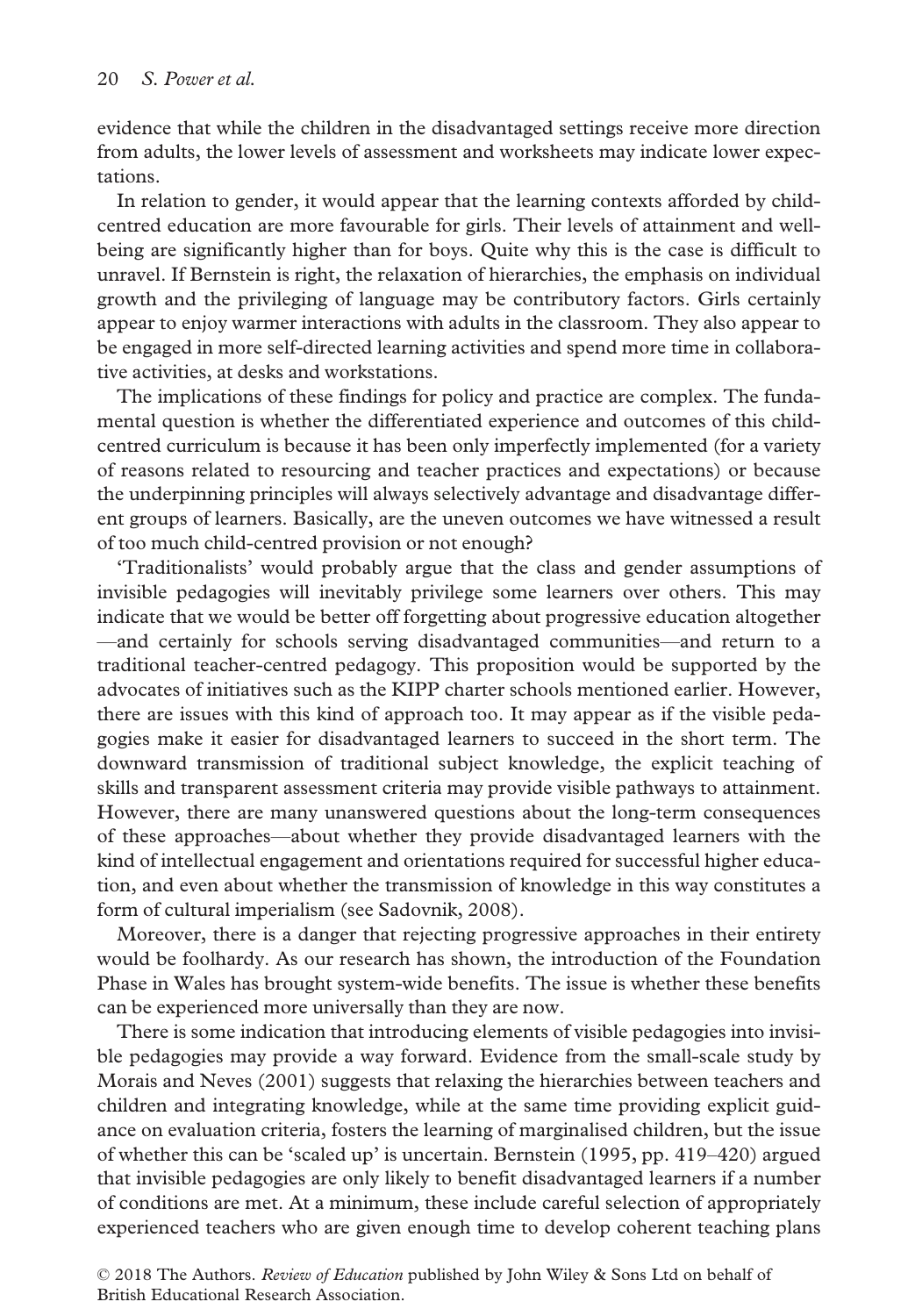across subjects. These provisions underscore the crucial need for extra investment. Child-centred pedagogies are expensive, not only in terms of space and material resources, but also most importantly in terms of time for training, material preparation and evaluation. As Bernstein argues it 'is *not* that invisible pedagogies are necessarily intrinsically inappropriate, but if they are to be effectively institutionalised in public schools rather than one-off exceptions they must be effectively funded on the scale required (1995, p. 420, his emphases).

There was significant extra investment in Wales. Indeed, we estimate that the introduction of the Foundation Phase curriculum has cost an additional 11% to the recurrent cost of education in the primary years (for children aged 3–11 years) in Wales. This has mainly gone on staffing to achieve a high teacher–pupil ratio. In addition to this, the equivalent of nearly  $\text{\pounds}100$  million has also been spent on increased staffing, new training and support and £50 million on associated capital developments. However, it would appear as if even this extra funding has not been sufficient to change the attainment levels between disadvantaged and advantaged learners.

It would appear that even more resourcing, and more experienced teachers, are needed to ensure that all children are exposed to a more cognitively demanding curriculum and more training is going to be essential if teachers are to improve the quality of social interactions in the classroom so that learners in disadvantaged settings receive the same degree of warmth and encouragement as their peers in more affluent classes. It is perhaps even more difficult to know how boys' educational attainments can be improved within child-centred classrooms. Again, the quality of social interactions for boys in the classroom appears to be less supportive to learning, but these social interactions are likely to arise from very different and deep-rooted socialisation practices—in the home and in the workplace, for the children and their teachers.

In short, the introduction of child-centred education seems to have many positive outcomes. But reducing the attainment gap—between boys and girls and between disadvantaged and advantaged children—is not currently one of them. Whether greater investment and adjustments to pedagogy will help with this is impossible to ascertain from our research. If Bernstein is right, the social assumptions that underpin child-centred education may mean that it will inevitably privilege some learners over others. Whether the benefits of this kind of pedagogy, in terms of overall levels of attainment and improved involvement and well-being, justify the perpetuation and possible increase in the attainment gap is a difficult, but important, educational and political decision.

#### NOTE

 $1$  There are approximately 1,300 primary schools in Wales.

#### References

- Adlam, D. S., Turner, G. J. & Lineker, L. (1977) Code in context (London, Routledge and Kegan Paul).
- Arnot, M. (2002) The complex gendering of invisible pedagogies: social reproduction or empowerment?, British Journal of Sociology of Education, 23(4), 583-593.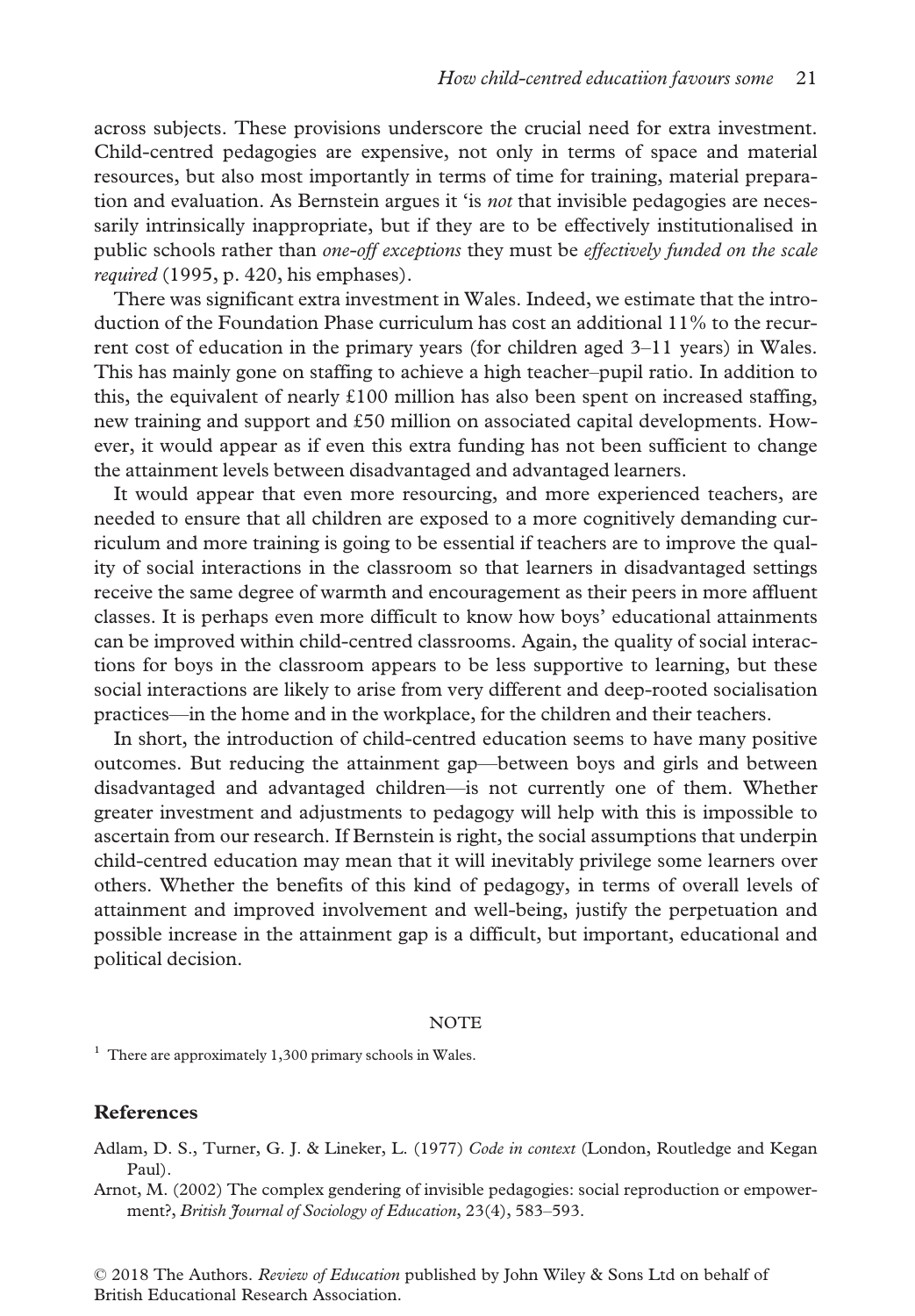- Asher, W. & Hynes, K. (1982) Methodological weaknesses in an evaluation of open education, Journal of Experimental Education, 51(1), 2–8.
- Bennett, N., Jordan, J., Long, G. & Wade, B. (1976) Teaching styles and pupil progress (London, Open Books).
- Berlak, A. & Berlak, H. (1981) Dilemmas of schooling: Teaching and social change (London, Methuen).
- Bernstein, B. (1971a) On the classification and framing of educational knowledge, in: M. F. D. Young (Ed.) Knowledge and control: New directions in the sociology of knowledge (London, Collier-Macmillan), 47–69.
- Bernstein, B. (1971b) Class, codes and control. Vol. 1: Theoretical studies towards a sociology of language (London, Routledge and Kegan Paul).
- Bernstein, B. (1977) Class, codes and control. Vol. 3: Towards a theory of educational transmissions, 2nd edn (London, Routledge and Kegan Paul).
- Bernstein, B. (1990) The structuring of pedagogic discourse. Vol. 4: Class, codes and control (London, Routledge).
- Bernstein, B. (1995) A response, in: A. R. Sadovnik (Ed.) Knowledge and pedagogy: The sociology of Basil Bernstein (Norwood, NJ, Ablex Publishing), 385–424.
- Boocock, S. (1980) Sociology of education: An introduction, 2nd edn (Boston, MA, Houghton Millflin).
- Danzig, A. (1995) Applications and distortions of Basil Bernstein's code theory, in: A. R. Sadovnik (Ed.) Knowledge and pedagogy: The sociology of Basil Bernstein (Norwood, NJ, Ablex Publishing), 145–170.
- Davies, B. (2011) Why bernstein?, in: D. Frandji & P. Vitale (Eds) Knowledge, pedagogy and society: International perspectives on Basil Bernstein's sociology of education (London, Routledge).
- Davies, R., Taylor, C., Maynard, T., Rhys, M., Waldron, S. & Blackaby, D. (2013) Evaluating the foundation phase: The outcomes of foundation phase pupils (Report 1) (Cardiff, Welsh Government).
- Delpit, L. (1995) Other people's children: Cultural conflict in the classroom (New York, The New Press).
- Dewey, J. (1897) My pedagogic creed, *The School Journal* LIV (3) 77–80. Reproduced in M. Dworkin (1959) (Ed.) Dewey on education (New York, Teachers College Press).
- Gove, M. (2013) 'I refuse to surrender to the Marxist teachers hell-bent on destroying our schools: Education Secretary berates 'the new enemies of promise' for opposing his plans' 23rd March. Available online at: [http://www.dailymail.co.uk/debate/article-2298146/I-refuse-surrender-Ma](http://www.dailymail.co.uk/debate/article-2298146/I-refuse-surrender-Marxist-teachers-hell-bent-destroying-schools-Education-Secretary-berates-new-enemies-promise-opposing-plans.html) [rxist-teachers-hell-bent-destroying-schools-Education-Secretary-berates-new-enemies-pro](http://www.dailymail.co.uk/debate/article-2298146/I-refuse-surrender-Marxist-teachers-hell-bent-destroying-schools-Education-Secretary-berates-new-enemies-promise-opposing-plans.html) [mise-opposing-plans.html](http://www.dailymail.co.uk/debate/article-2298146/I-refuse-surrender-Marxist-teachers-hell-bent-destroying-schools-Education-Secretary-berates-new-enemies-promise-opposing-plans.html) (accessed 10 May 2016).
- Laevers, F. (2005) Well-being and involvement in care: a process oriented self-evaluation instrument for care settings (Leuven, Research Centre for Experiential Education, Leuven University).
- Landis, J. R. & Koch, G. G. (1977) The measurement of observer agreement for categorical data, Biometrics, 33(1), 159–174.
- Lubienski, S. T. (2004) Decoding mathematics instruction: A critical examination of an invisible pedagogy, in: J. Muller, A. Morais & B. Davies (Eds) Reading Bernstein, researching Bernstein (London, RoutledgeFalmer), 91–107.
- Mascolo, M. F. (2009) Beyond student-centred and teacher-centred pedagogy: teaching and learning as guided participation, Pedagogy and the Human Sciences, 1(1), 3–27.
- Maton, K. (2013) Knowledge and knowers: Towards a realist sociology of education (London, Routledge).
- Maynard, T., Taylor, C., Waldron, S., Rhys, M., Smith, R., Power, S. & Clement, J. C. (2013) Evaluating the foundation phase: Policy logic model and programme theory (Cardiff, Welsh Government).
- Moore, R. (2004) Education and society: Issues and explanations in the sociology of education (Cambridge, Polity Press).